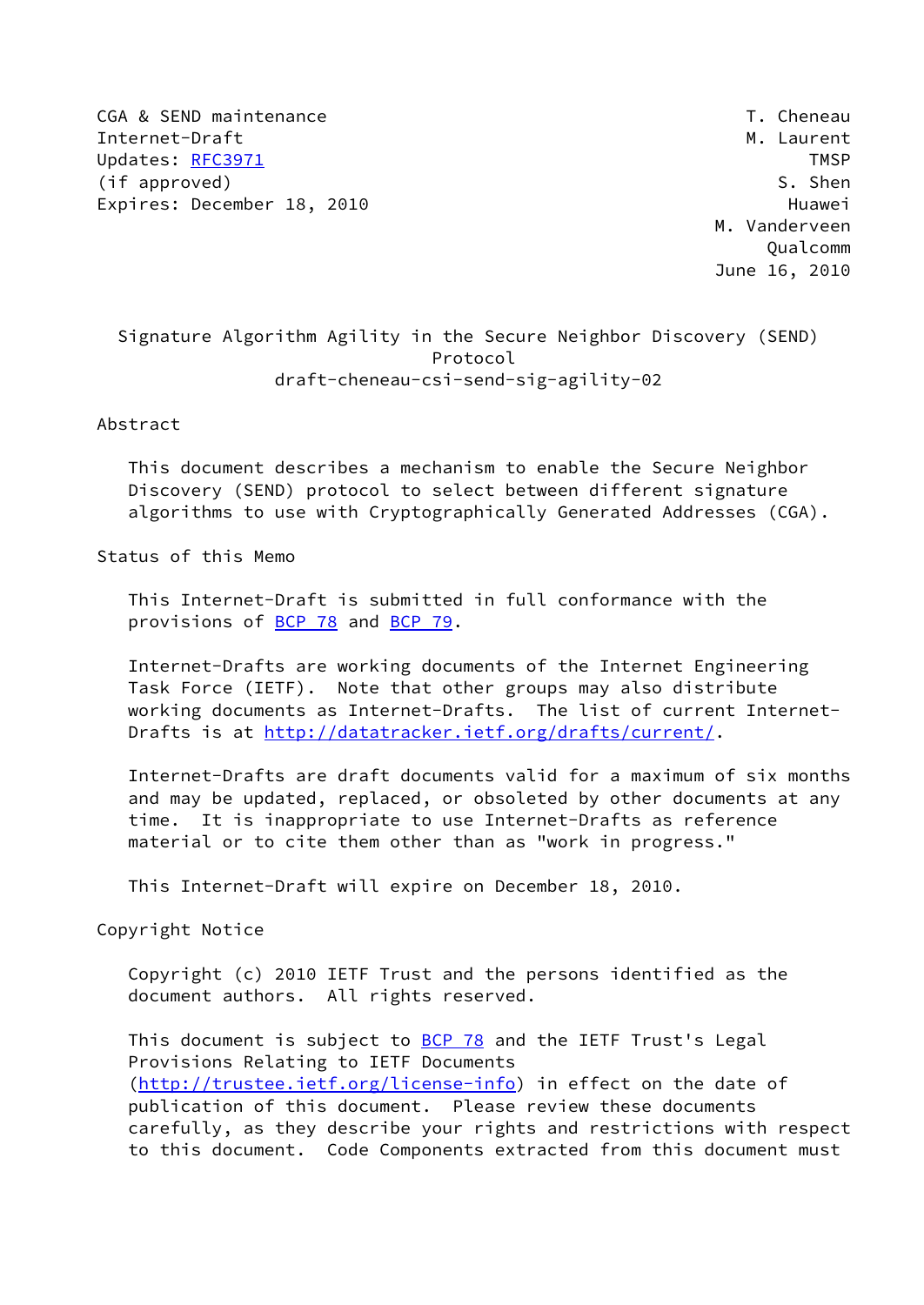include Simplified BSD License text as described in Section 4.e of the Trust Legal Provisions and are provided without warranty as described in the Simplified BSD License.

## Table of Contents

| 1.                                                                             |  |
|--------------------------------------------------------------------------------|--|
|                                                                                |  |
| 2.1. Potential solutions for Signature Algorithm Agility in                    |  |
|                                                                                |  |
| 2.2.                                                                           |  |
| Mechanism for Agility Support of CGA and SEND $\cdots$ $\underline{6}$<br>2.3. |  |
| 3. Supported Signature Algorithm Option 7                                      |  |
| Neighbor Cache interactions $\ldots \ldots \ldots \ldots \ldots$<br>3.1.       |  |
| Processing Rules for Senders 9<br>3.2.                                         |  |
| 3.3. Processing Rules for Receivers 9                                          |  |
| $\underline{4}$ . SEND Universal Signature Option 11                           |  |
| Processing Rules for Senders 13<br>4.1.                                        |  |
| Processing Rules for Receivers 14<br>4.2.                                      |  |
|                                                                                |  |
|                                                                                |  |
| 5.2. Sending Unsolicited Messages 19                                           |  |
| $5.3$ . Interaction with legacy RFC 3971 nodes 19                              |  |
| Authorization Delegation Discovery 21<br>6.                                    |  |
| $\overline{1}$ .<br>Security Considerations 22                                 |  |
| 8.                                                                             |  |
| 9.                                                                             |  |
|                                                                                |  |
|                                                                                |  |
| 10.2. Informative References 25                                                |  |
| Appendix A. On the number of Universal Signature Options                       |  |
| supported per CGA 27                                                           |  |
|                                                                                |  |
|                                                                                |  |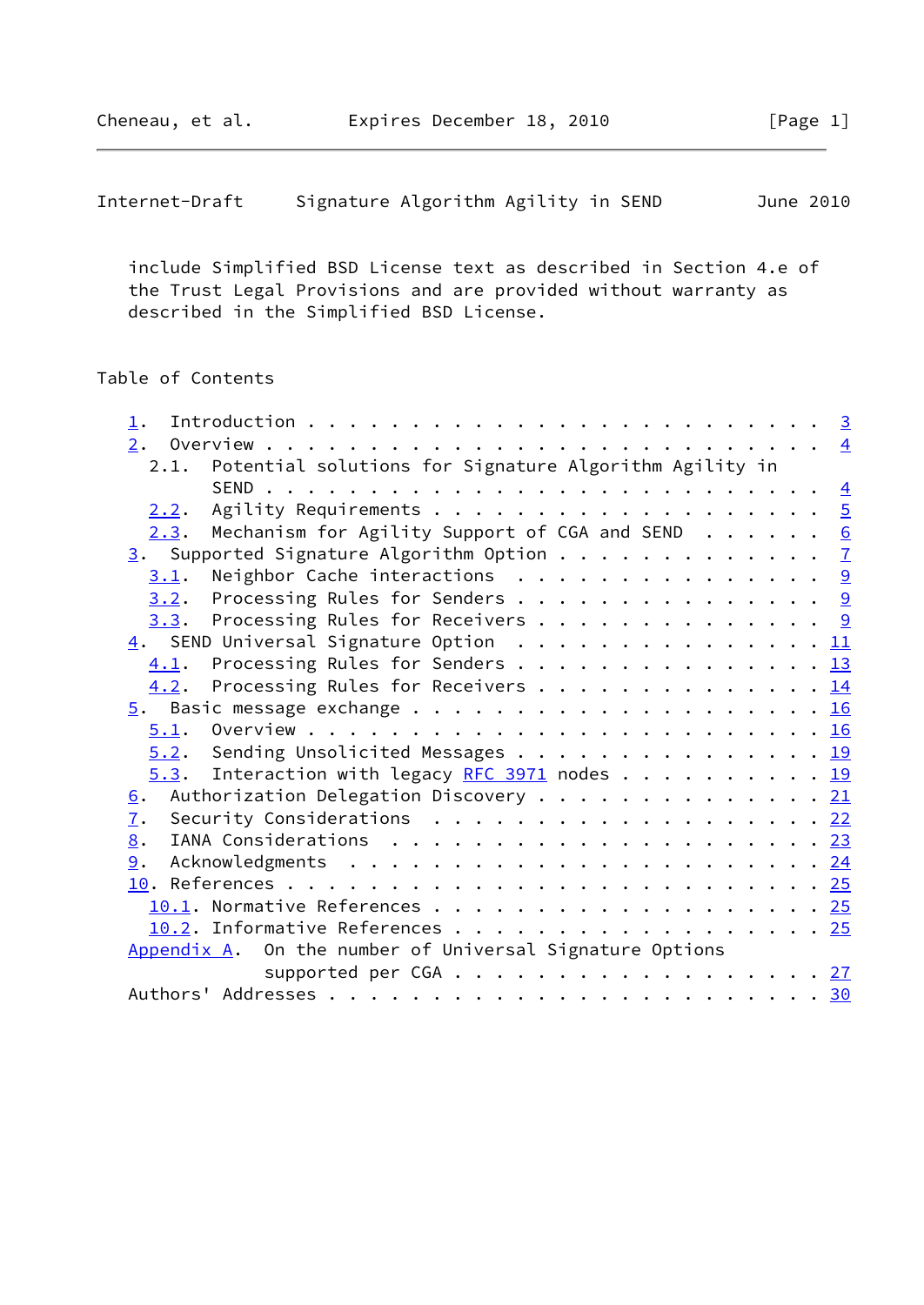Cheneau, et al. **Expires December 18, 2010**[Page 2]

<span id="page-2-1"></span>Internet-Draft Signature Algorithm Agility in SEND June 2010

#### <span id="page-2-0"></span>[1](#page-2-0). Introduction

 The usage scenarios associated with neighbor discovery have recently been extended to include environments with mobile or nomadic nodes. Many of these nodes have limited battery power and computing resources. Therefore, heavy public key signing algorithms like RSA are not feasible to support on such constrained nodes. Fortunately, more lightweight yet secure signing algorithms do exist and have been standardized, e.g. Elliptic Curve based algorithms.

 It is then a worthwhile goal to extend secure neighbor discovery to support signing and corresponding hashing algorithm agility. Besides accommodating power-constrained nodes, signing and hashing algorithm agility is also desired as a safety measure over time, to offer alternatives when cryptanalysis of one type of algorithm makes significant progress. Moreover, in some countries or companies, the use of signing and hashing algorithms might be constrained.

 The aim of this memo is to outline options for allowing public key signing algorithm and hashing algorithm agility for nodes configured to perform secure neighbor discovery operations. The extent to which these options impact existing specifications [\[RFC3971](https://datatracker.ietf.org/doc/pdf/rfc3971)] and [[RFC3972\]](https://datatracker.ietf.org/doc/pdf/rfc3972) is also addressed.

 It should be noted that this memo concerns the usage of the signing and hashing algorithms in SEND and therefore solves a different problem than the CGA extension proposed in [[RFC4982\]](https://datatracker.ietf.org/doc/pdf/rfc4982).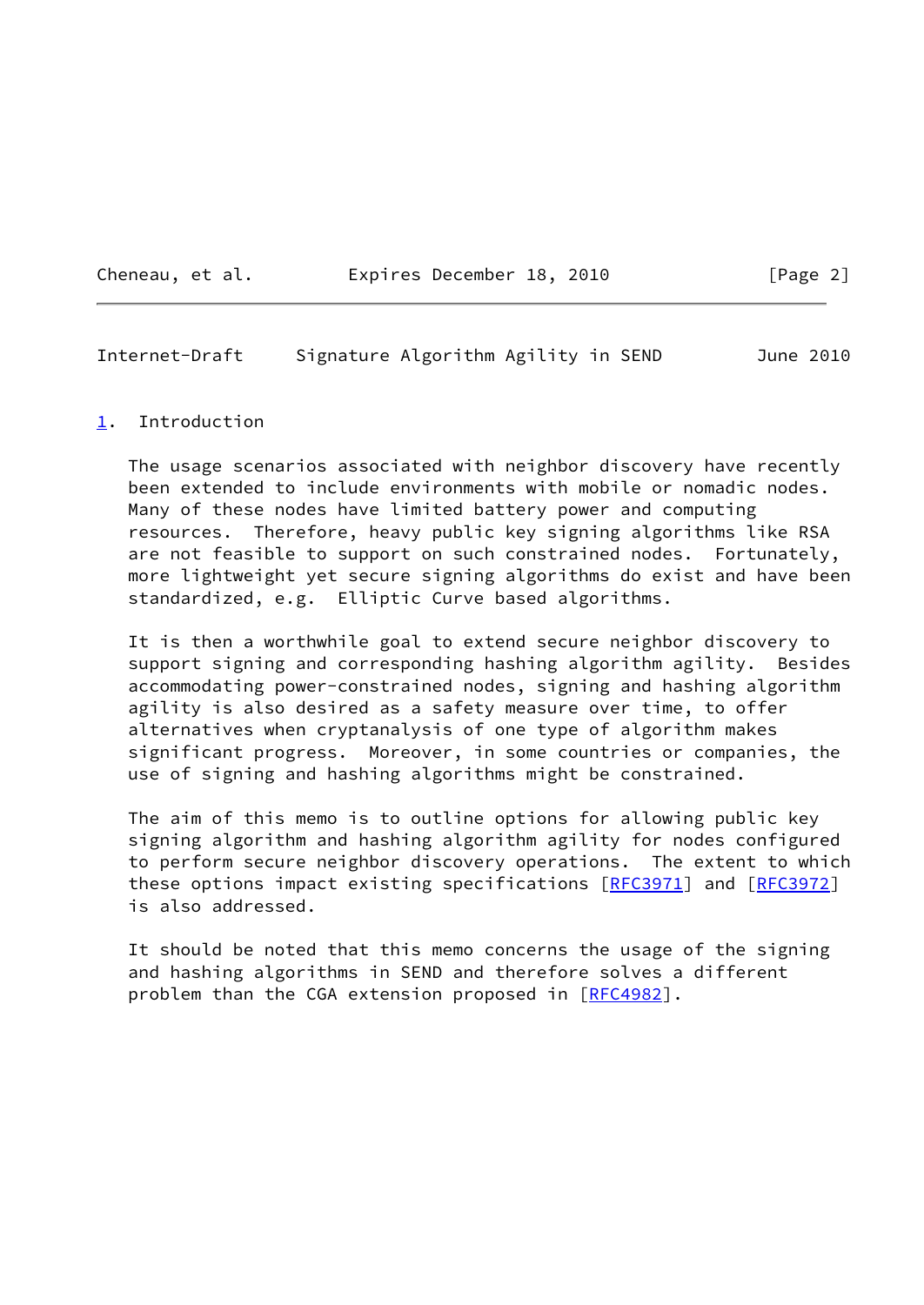Cheneau, et al. **Expires December 18, 2010** [Page 3]

<span id="page-3-1"></span>Internet-Draft Signature Algorithm Agility in SEND June 2010

## <span id="page-3-0"></span>[2](#page-3-0). Overview

The current SEND protocol specification, [\[RFC3971](https://datatracker.ietf.org/doc/pdf/rfc3971)], mandates the use of the RSA signature algorithm. Since the time of its writing, different signature algorithms have been shown to be secure and have been adopted by other protocols in an effort to reduce key length, signature generation and verification time, and increase security level. This shift in signature algorithm adoption particularly benefits lightweight devices, which are power and memory-limited but in need of secure signing algorithms support. For these reasons, we feel that the restriction on the signature algorithm for SEND is no longer warranted.

<span id="page-3-2"></span>[2.1](#page-3-2). Potential solutions for Signature Algorithm Agility in SEND

 The following section highlights the possible behaviors and capabilities of Signature Algorithm agility of SEND-enabled nodes. Note that this section does not state requirements for this specification, but merely discusses possible solutions.

 When implementing a Signature Algorithm Agility solution, a node can possess the following capabilities (ranging from most restrictive to most permissive):

 1. A node can verify and sign a message with only one Signature Algorithm that corresponds to the Public Key used to form its CGA address or a known Public Key (e.g. stored in a router's certificate). This is already the case of the nodes that implement [[RFC3971](https://datatracker.ietf.org/doc/pdf/rfc3971)] and rely on the RSA Signature Algorithm. In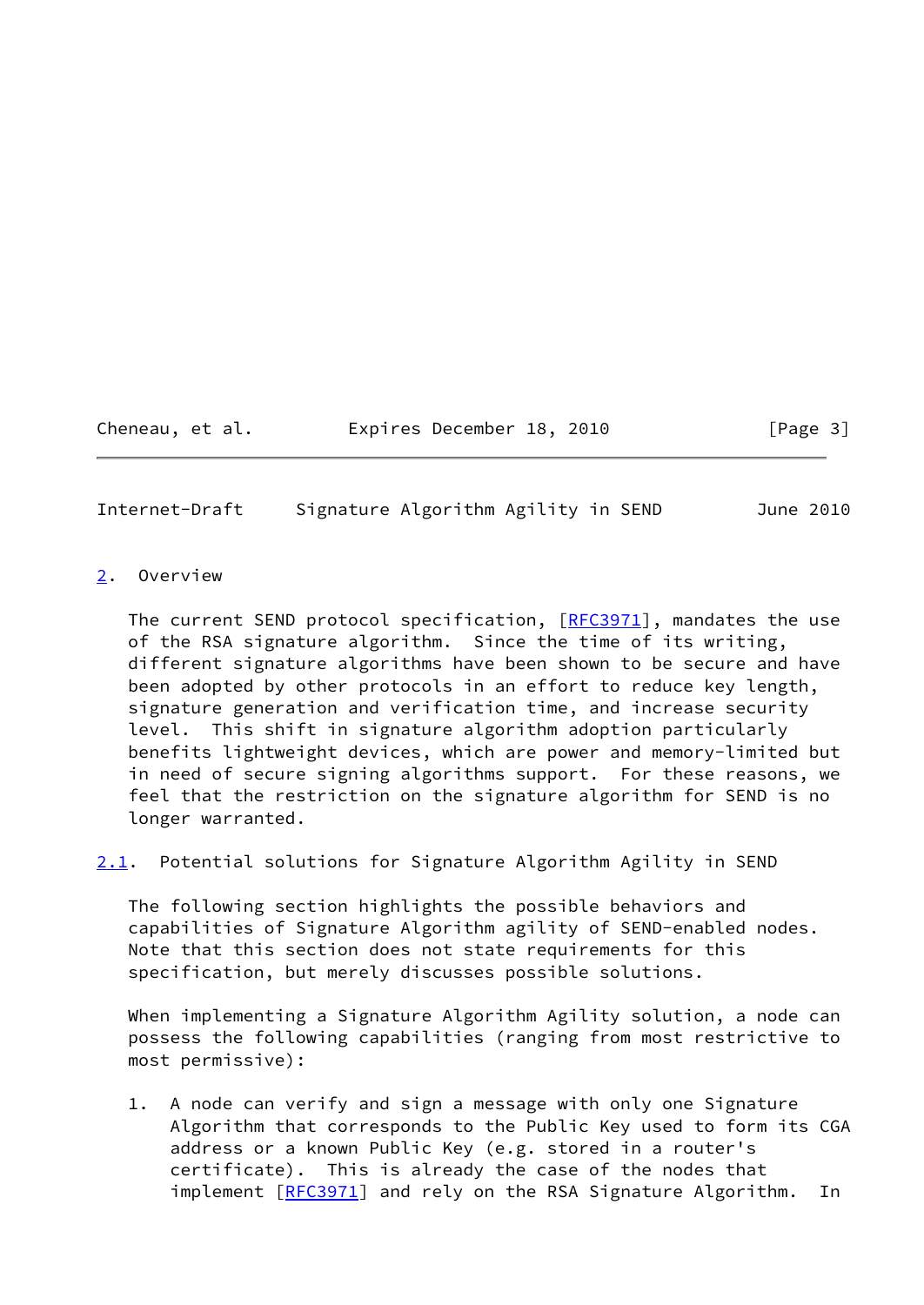a near future, it is expected that new nodes will build their CGA addresses using other Signature Algorithms. The CGA address generation and verification process (described in [[RFC3972](https://datatracker.ietf.org/doc/pdf/rfc3972)]) is already Signature Algorithm agnostic. Only minor updates are required to the RSA Signature Option. SEND is updated so that if a node receives an unverifiable message (i.e. a message signed with a Signature Algorithm different from the one its Public Key is linked to), the message should be threated as an "unsecure" message (as defined in Section [8 of \[RFC3971\]](https://datatracker.ietf.org/doc/pdf/rfc3971#section-8)).

 2. A node can have the above capabilities plus the ability to verify more than one Signature Algorithm. This allows a better interworking of nodes using different Signature Algorithms. In this case, such a node is able to sign SEND messages as above but is also able to verify SEND messages sent by nodes of capabilities as case 1 but not necessarily sharing the same signature algorithm. A fall-back on traditional ND is still an option.

| Cheneau, et al. | Expires December 18, 2010 | [Page 4] |
|-----------------|---------------------------|----------|
|                 |                           |          |

<span id="page-4-0"></span>

| Internet-Draft | Signature Algorithm Agility in SEND |  |  |  | June 2010 |
|----------------|-------------------------------------|--|--|--|-----------|
|----------------|-------------------------------------|--|--|--|-----------|

- 3. A node can have all the above capabilities, plus the ability to sign with multiple Signature Algorithms. This can be achieved in two ways:
	- 1. The first solution is that the node generates multiple CGA addresses. Each CGA address uses a Public Key linked to a different Signature Algorithm. This solution has two drawbacks: the node is viewed as multiple entities, and the node needs to make a decision on using one address over another when starting a communication (i.e. possibly a negotiation mechanism). While this is an issue for hosts, routers may actually benefit from such a solution, especially in heterogeneous networks. A router may choose to send multiple Router Advertisement from its multiple CGA addresses.
	- 2. A second approach is that the node builds a CGA from multiple Public Keys. In practice, this can be achieved using CGA Parameter Data Structure extensions to store the extra Public Keys. This solution, while allowing multiple Signature Algorithms at once and thus enhancing interoperability, has several drawbacks: it requires a negotiation algorithm (and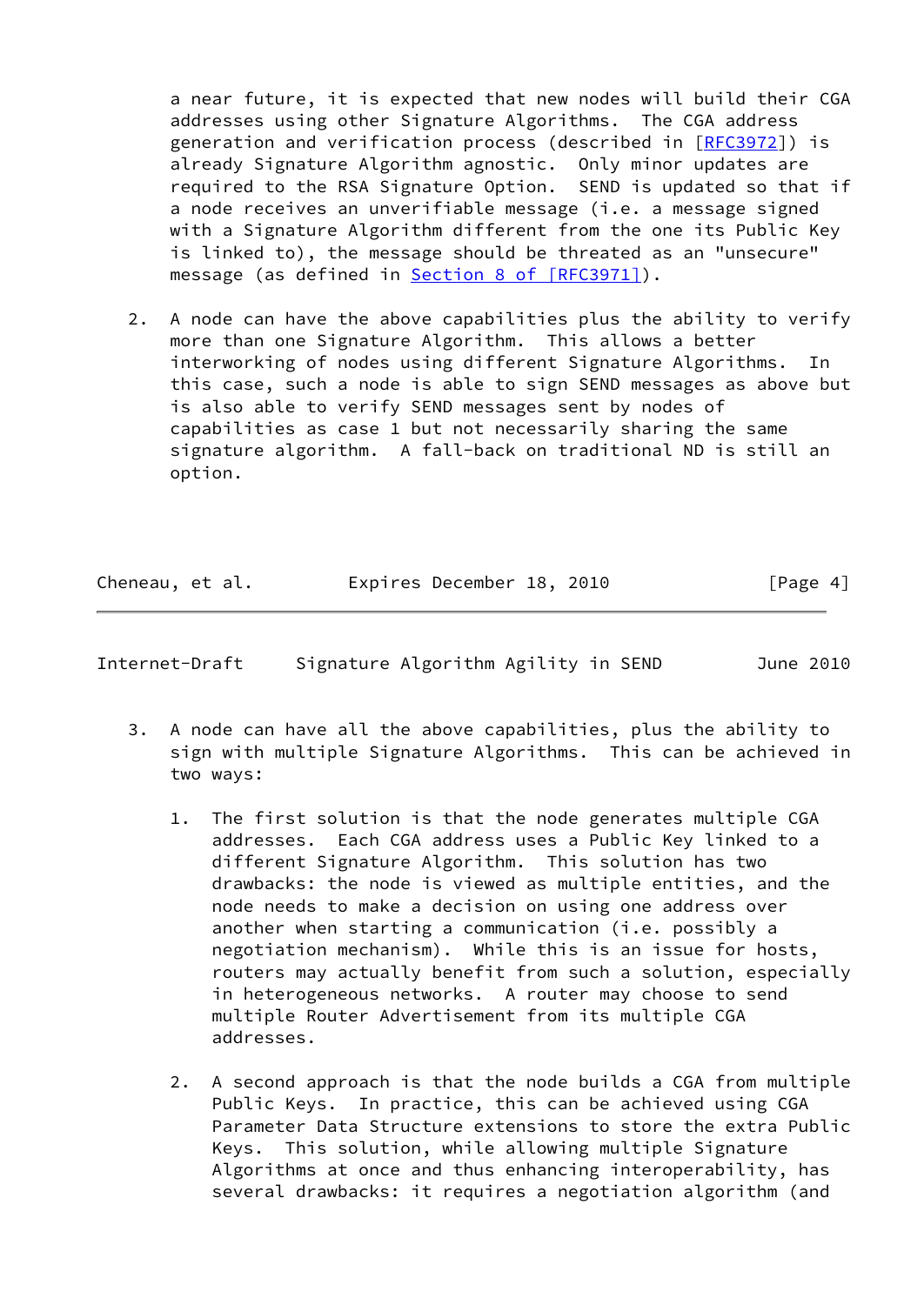thus is prone to bidding downs attacks), and it increases the size of the packets.

## <span id="page-5-0"></span>[2.2](#page-5-0). Agility Requirements

 Based on the above discussion, in this specification, we set forth the following requirements:

- o A node MUST be able to sign and verify with the Signature Algorithm corresponding to its Public Key. This Public Key can be bound to a CGA address or contained in a certificate (e.g. the node is in fact a router).
- o For increased interoperability, a node SHOULD be able to verify more than one type of Signature Algorithm.
- o Nodes acting as routers MAY use more than one CGA address. The main purpose is to maximize the number of nodes that can communicate securely with a router within an heterogeneous network. However, this functionality comes with a limitation: each address is seen as a different entity on the network.

 For interoperability purposes, we also define the following additional requirements on a signing algorithm agility solution for SEND:

| Cheneau, et al. | Expires December 18, 2010 | [Page 5] |
|-----------------|---------------------------|----------|
|-----------------|---------------------------|----------|

<span id="page-5-1"></span>Internet-Draft Signature Algorithm Agility in SEND June 2010

- o A Signature-Algorithm-Agility-Node SHOULD be able to communicate with a Non-Signature-Algorithm-Agility-Node. Traditional Neighbor Discovery (ND) should suffice, to accommodate nodes that only support one type of Signature Algorithm, which may not be RSA. Local policy MAY disable this behavior, namely the use of unsecured ND messages when communicating with a node that does not share any common signature algorithm.
- o Two Signature-Algorithm-Agility nodes that support signing with a common Signature Algorithm and hashing algorithm SHOULD be able to communicate using SEND and sign messages using the common Signature Algorithm and hash algorithm.

 While not a requirement per se, it is also desirable that the current SEND/CGA specifications should incur as few changes as possible.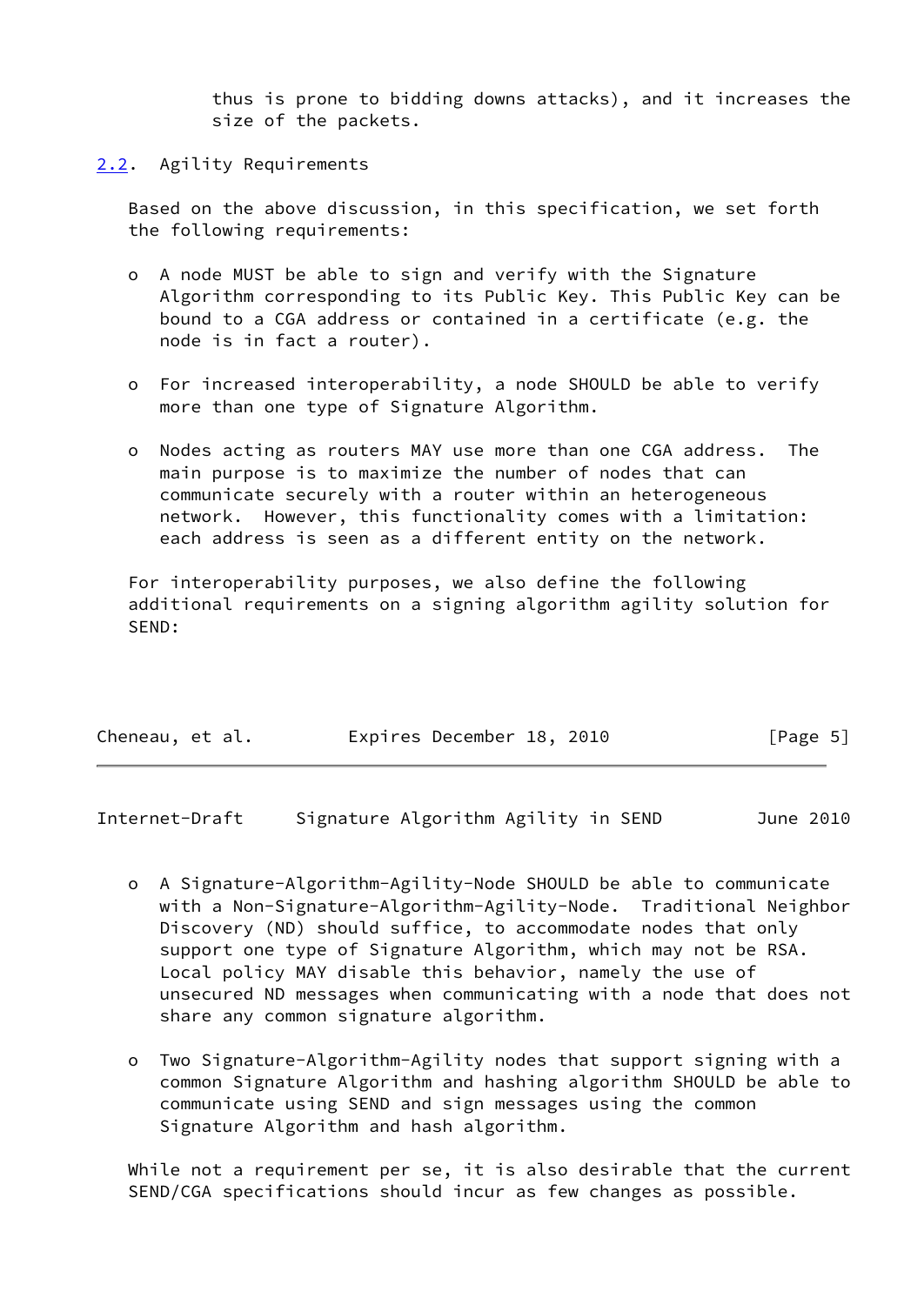## <span id="page-6-0"></span>[2.3](#page-6-0). Mechanism for Agility Support of CGA and SEND

This document proposes an update to  $[REC3971]$  to allow two SEND nodes to choose an appropriate signature algorithm. This solution encompasses the following:

- o A "Supported Signature Algorithm" Neighbor Discovery Protocol option which contains a list of signing and hashing algorithms that the sender node supports for SEND purposes and its interaction with the Neighbor Cache;
- o A modification of the "RSA Signature" option defined in the SEND specification;

We define the aforementioned options format and provide processing rules for both senders and receivers of SEND messages employing the new options, as well as example message exchange flows.

 Note that the ECC support for SEND is described in document [\[cheneau-csi-ecc-sig-agility](#page-27-4)].

Cheneau, et al. Expires December 18, 2010 [Page 6]

<span id="page-6-2"></span>Internet-Draft Signature Algorithm Agility in SEND June 2010

<span id="page-6-1"></span>[3](#page-6-1). Supported Signature Algorithm Option

 The Supported Signature Algorithm NDP option contains a list of signing and hashing algorithm pairs that the sender node supports. The purpose of the Supported Signature Algorithm option is to diagnose sender's Signature Algorithm abilities. The format of this option is described in Figure 1: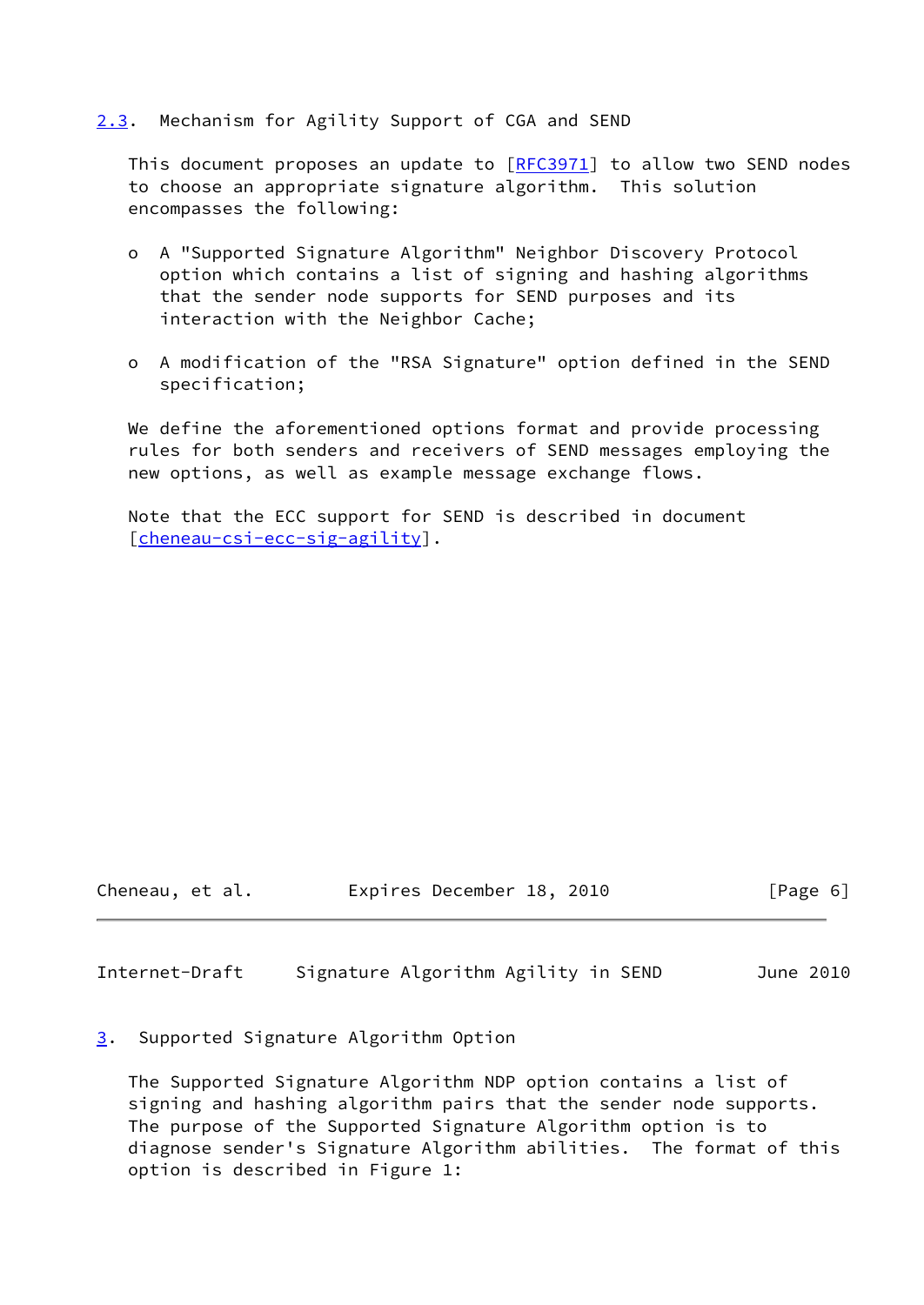0 1 2 3 0 1 2 3 4 5 6 7 8 9 0 1 2 3 4 5 6 7 8 9 0 1 2 3 4 5 6 7 8 9 0 1 +-+-+-+-+-+-+-+-+-+-+-+-+-+-+-+-+-+-+-+-+-+-+-+-+-+-+-+-+-+-+-+-+ | Type | Length | PadLen | Reserved | +-+-+-+-+-+-+-+-+-+-+-+-+-+-+-+-+-+-+-+-+-+-+-+-+-+-+-+-+-+-+-+-+ | Sig. Alg. 1 | Sig. Alg. 2 | Sig. Alg 3. | Sig. Alg 4. | +-+-+-+-+-+-+-+-+-+-+-+-+-+-+-+-+-+-+-+-+-+-+-+-+-+-+-+-+-+-+-+-+ ~ ~ | ... | ... | ... | ... | ... | ... | ... | ... | ... | ... | ... | ... | ... | ... | ... | ... | ... | ... | . ~ ~ +-+-+-+-+-+-+-+-+-+-+-+-+-+-+-+-+-+-+-+-+-+-+-+-+-+-+-+-+-+-+-+-+ | ... | Sig. Alg. N | Padding | +-+-+-+-+-+-+-+-+-+-+-+-+-+-+-+-+-+-+-+-+-+-+-+-+

Figure 1: Supported Signature Algorithm option

## Type

NDP option type, TBA. See [Section 8.](#page-25-0)

#### Length

 The length of the option (including the Type, Length fields), in units of 8 octets. An 8-bit unsigned integer. Value 0 is invalid.

## PadLen

 The number of padding octets beyond the end of the Signature Algorithm field(s) but within the length specified by the Length field. This field is 8-bit long.

## Reserved

 Reserved for future use. This 8-bit field MUST be set to zero by the sender, and MUST be ignored by the receiver.

| Cheneau, et al. | Expires December 18, 2010 |  | [Page 7] |
|-----------------|---------------------------|--|----------|
|-----------------|---------------------------|--|----------|

Internet-Draft Signature Algorithm Agility in SEND June 2010

Signature Algorithm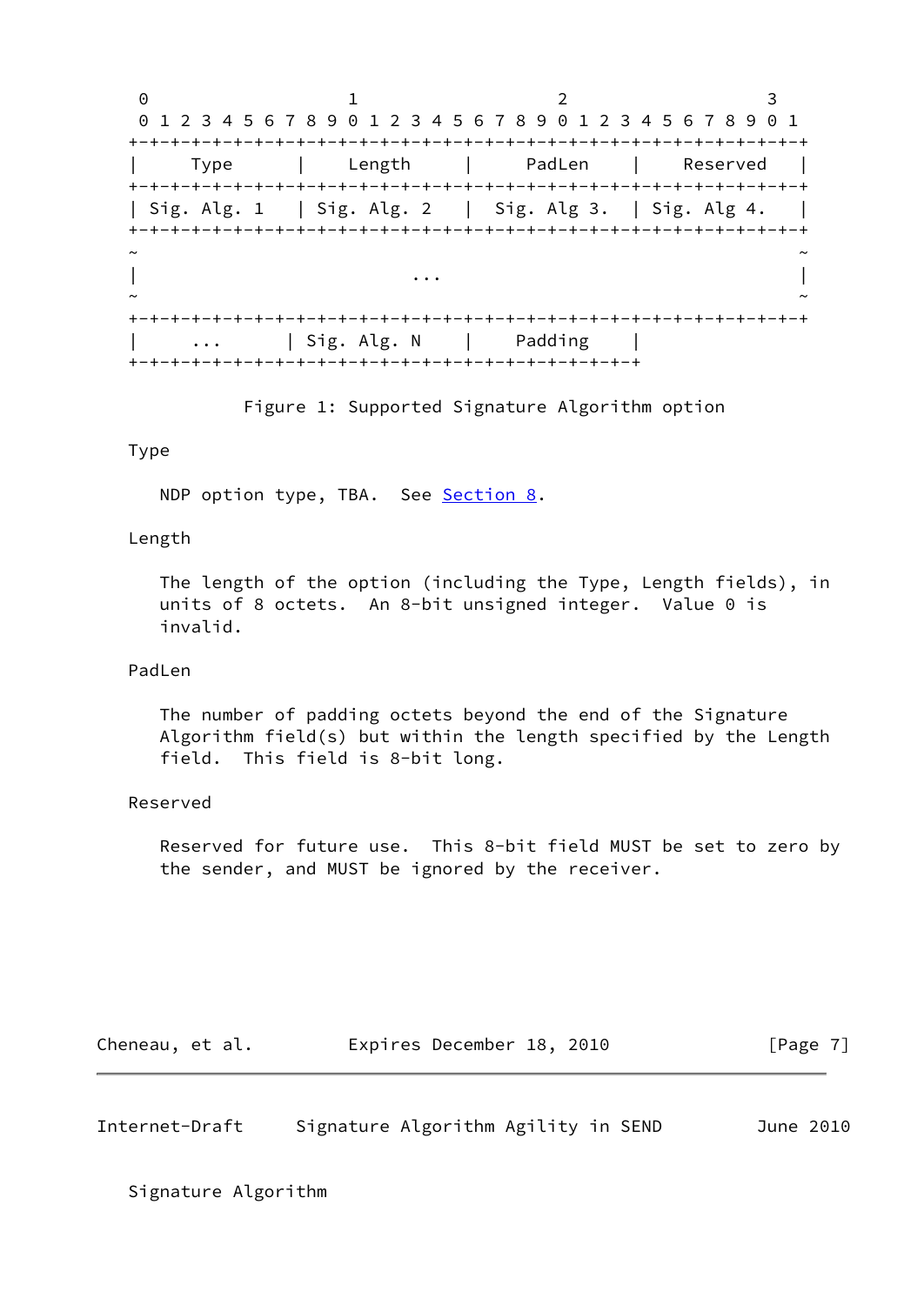A one-octet long field indicating a signature algorithm and the corresponding hash algorithm that this node supports; this support implies at least ability to verify signatures of this signature algorithm.

 If the first leftmost bit, bit 0, is set to 0, it indicates that the sender is able to perform signature checks only (i.e. no signature generation with this type of signature algorithm). If this bit is set to 1, it indicates that the sender has a public key of this type and can generate signatures (e.g. node's CGA address is generated from this public key). Bit 1 and 2 are reserved. Bit 3 to 7 are named Signature Type Identifier subfield and encode an identifier for the signature algorithm and corresponding hash algorithm. Default values for the Signature Type Identifier subfield defined in this document are taken in part from the IANA-defined numbers for the IKEv2 protocol, i.e. IANA registry named "IKEv2 Authentication Method":

- \* Value 0 is RSA/SHA-1 (compatible with [\[RFC3971](https://datatracker.ietf.org/doc/pdf/rfc3971)])
- \* Value 1 is RSA/SHA-256
- \* [Section 5](#page-17-0) of document [\[cheneau-csi-ecc-sig-agility](#page-27-4)] provides values for ECDSA signature algorithm

 The Signature/Hash Algorithm combinations SHOULD be included in order of preference.

 A Supported Signature Algorithm option MAY be built to respect a Local Policy. However, the Supported Signature Algorithm option MUST not indicate Signature Algorithm(s) that the emitting node's CGA does not support and MUST contain at least one Signature Algorithm with the first bit on (i.e. this Signature Algorithm is available for signature generation).

## Padding

 A variable-length field making the option length multiple of 8, containing as many octets as specified in the PadLength field. Padding octets MUST be set to zero by the senders and ignored by receivers.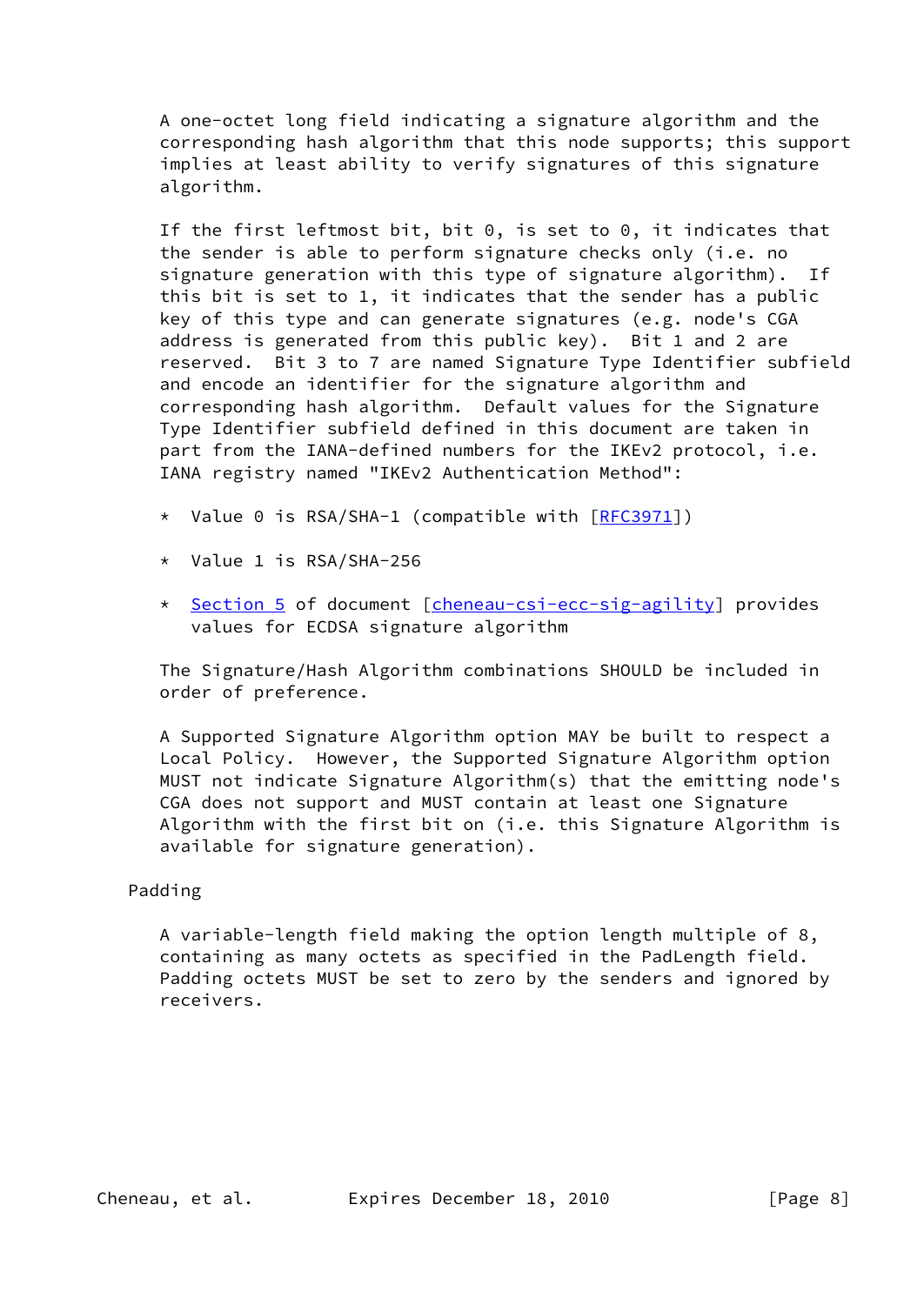#### <span id="page-9-1"></span><span id="page-9-0"></span>[3.1](#page-9-0). Neighbor Cache interactions

 The Neighbor Cache SHOULD have the ability to store Supported Signature Algorithm information for each entry (i.e. IPv6 address). Supported Signature Algorithm information for an entry MAY be empty (e.g. entry created by a [RFC 3971](https://datatracker.ietf.org/doc/pdf/rfc3971) node or due to the receipt of an unverifiable SEND message).

<span id="page-9-2"></span>[3.2](#page-9-2). Processing Rules for Senders

 If a node has been configured to use SEND, then all Neighbor Solicitation, Neighbor Advertisement, Router Solicitation, Router Advertisement, and Redirect messages it sends MUST contain the Supported Signature Algorithm option. This option MUST contain in the Signature Algorithm field(s) all the signature algorithms it is willing to use in signature generation and verification.

<span id="page-9-3"></span>[3.3](#page-9-3). Processing Rules for Receivers

 Upon receiving a SEND packet with a Supported Signature Algorithm option, a receiver performs the following operations:

- o When a message is a Neighbor Solicitation or a Router Solicitation, the receiving node computes the intersection between the set of Supported Signature Algorithm indicated by the option and its own. If the set is empty, this means the node will not be able to use a Signature Algorithm that the initiating node can check. Given the local policy, a receiver node MAY still respond to the received message using its "preferred" Signature Algorithm (even if the node knows the receiver will not be able to verify the Signature Algorithm). In any case, a system warning message SHOULD be logged. If the set is not empty, the receiving node will choose one of the algorithms among the set in order to generate an Universal Signature option (see Section [Section 4.1](#page-14-0)).
- o If a message passes the SEND verifications (CGA verification, Timestamp, Nonce, RSA Signature Option or Universal Signature Option verification) and contains a Supported Signature Algorithm option, the information of the Supported Signature Algorithm in the Neighbor Cache is updated by the information contained in the Supported Signature Option attached to the message.
- o If a message does not pass the SEND verifications because of a unverifiable RSA Signature Option or Universal Signature Option, if it contains a Supported Signature Algorithm option, and the Neighbor Cache entry associated to that node does not contain any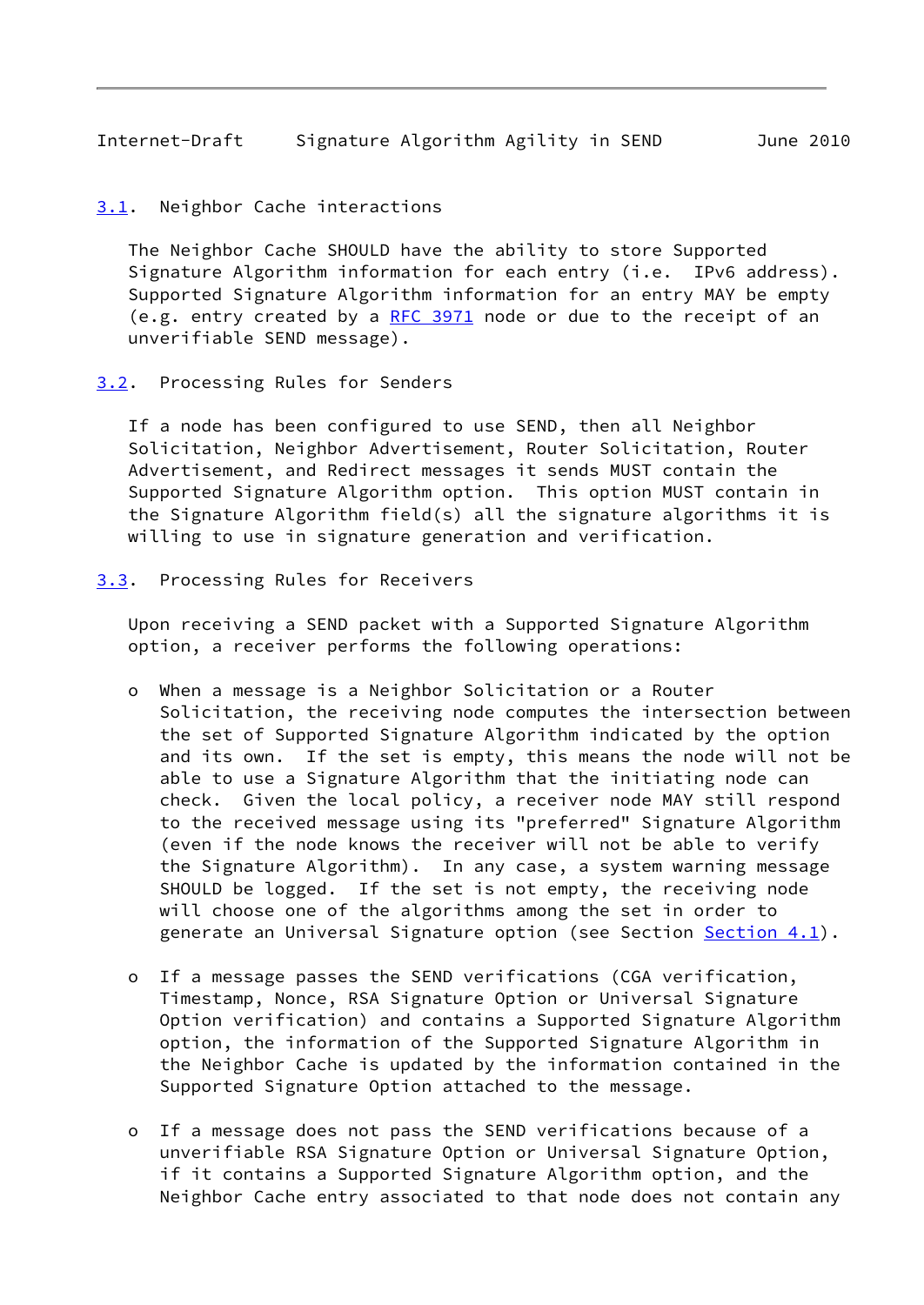information about the Supported Signature Algorithm, the Neighbor Cache entry SHOULD be updated with the information contained in

| Cheneau, et al. | Expires December 18, 2010           | $\lceil \text{Page } 9 \rceil$ |
|-----------------|-------------------------------------|--------------------------------|
| Internet-Draft  | Signature Algorithm Agility in SEND | June 2010                      |

the Supported Signature Algorithm option.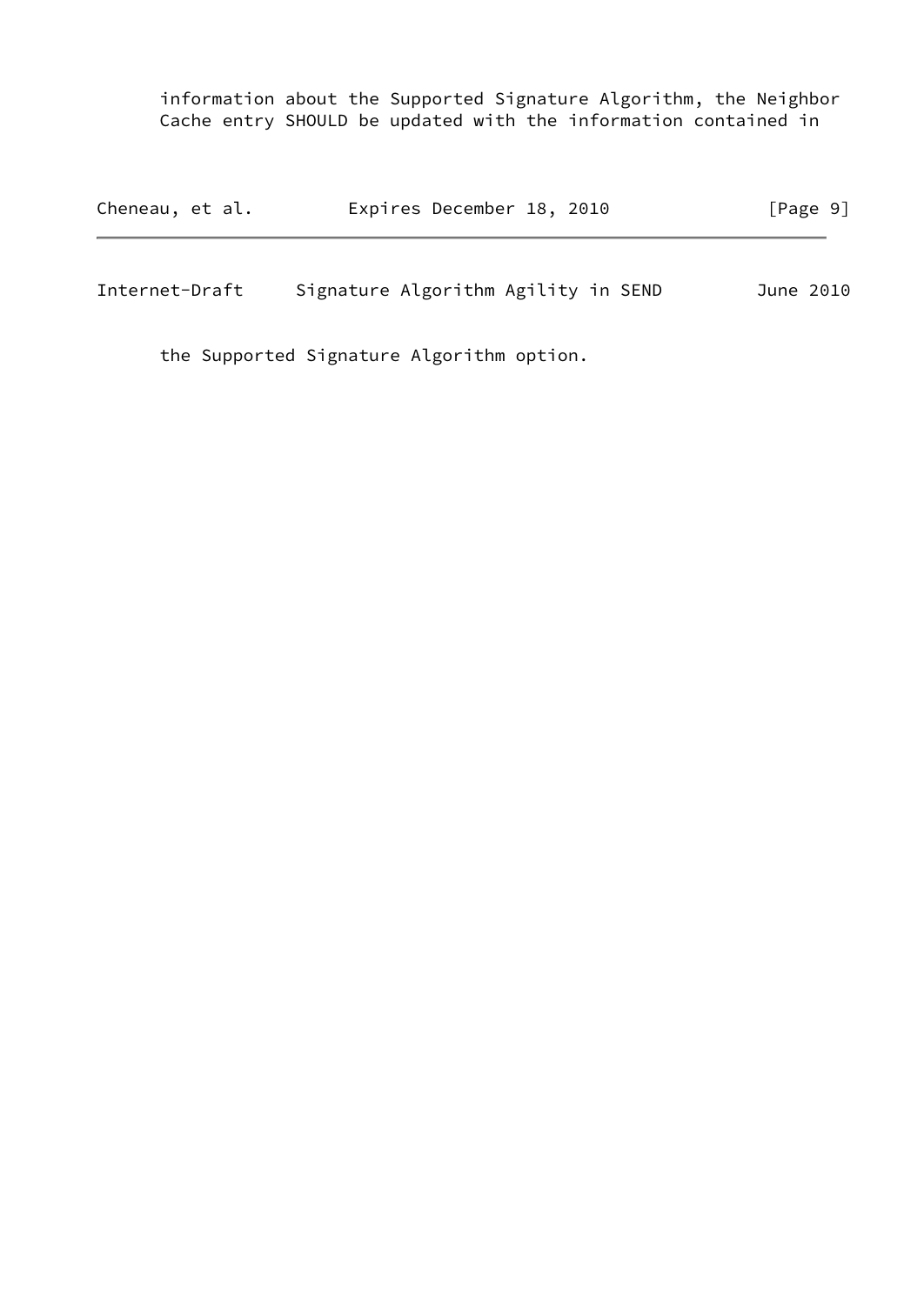| Cheneau, et al. | Expires December 18, 2010 | [Page 10] |
|-----------------|---------------------------|-----------|
|-----------------|---------------------------|-----------|

<span id="page-11-1"></span>Internet-Draft Signature Algorithm Agility in SEND June 2010

<span id="page-11-0"></span>[4](#page-11-0). SEND Universal Signature Option

We propose replacing the RSA Signature Option by a new algorithm independent signature option. The "Universal Signature" Option is an updated version of the RSA Signature Option, that allows a node to specify which Signature Algorithm it is using. To achieve this, we use the 16-bit reserved field of the RSA Signature Option, and define a new 5-bit Signature Type Identifier field that details the type of algorithms used to generate the Digital Signature.

0 1 2 3 0 1 2 3 4 5 6 7 8 9 0 1 2 3 4 5 6 7 8 9 0 1 2 3 4 5 6 7 8 9 0 1 +-+-+-+-+-+-+-+-+-+-+-+-+-+-+-+-+-+-+-+-+-+-+-+-+-+-+-+-+-+-+-+-+ | Type | Length | Pad Length | Res | Sig ID | +-+-+-+-+-+-+-+-+-+-+-+-+-+-+-+-+-+-+-+-+-+-+-+-+-+-+-+-+-+-+-+-+ | | Key Hash | | | | +-+-+-+-+-+-+-+-+-+-+-+-+-+-+-+-+-+-+-+-+-+-+-+-+-+-+-+-+-+-+-+-+ | | . . Digital Signature . . | | +-+-+-+-+-+-+-+-+-+-+-+-+-+-+-+-+-+-+-+-+-+-+-+-+-+-+-+-+-+-+-+-+ | | . . . The contract of the contract of the Padding  $\blacksquare$  . . | | +-+-+-+-+-+-+-+-+-+-+-+-+-+-+-+-+-+-+-+-+-+-+-+-+-+-+-+-+-+-+-+-+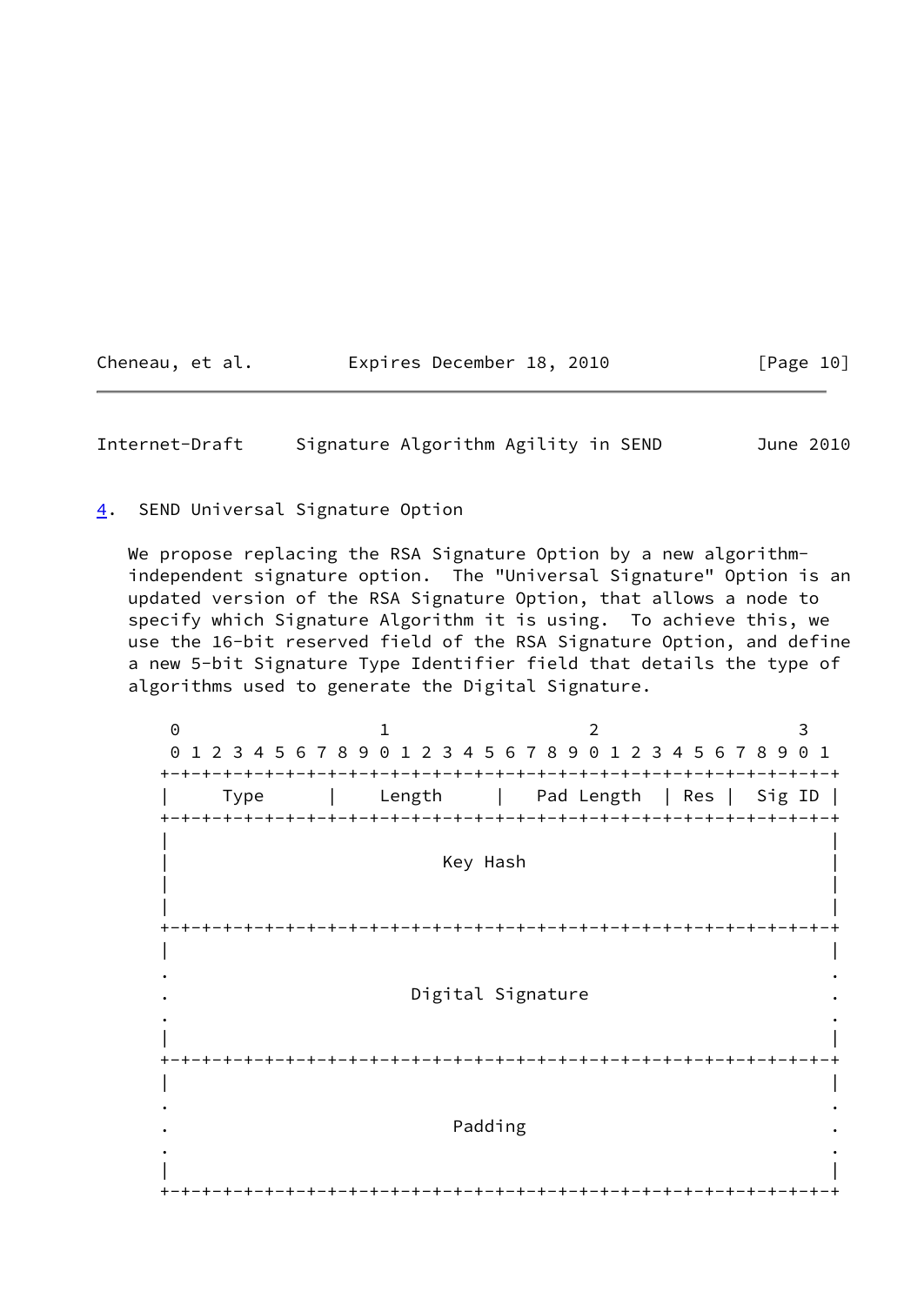Figure 2: Universal Signature Option format

## Type

Same value as in [\[RFC3971](https://datatracker.ietf.org/doc/pdf/rfc3971)]: 12.

#### Length

 The length of the option (including the Type, Length, Reserved, Signature Type Identifier, Key Hash, Digital Signature, and Padding fields) in units of 8 octets.

| Cheneau, et al. | Expires December 18, 2010 | [Page 11] |
|-----------------|---------------------------|-----------|
|-----------------|---------------------------|-----------|

| Internet-Draft |  | Signature Algorithm Agility in SEND | June 2010 |  |
|----------------|--|-------------------------------------|-----------|--|
|                |  |                                     |           |  |

## Pad Length

 An 8-bit integer field, giving the length of the Pad field in units of an octet. For backward compatibility with [\[RFC3971](https://datatracker.ietf.org/doc/pdf/rfc3971)], if the value of the Signature Type Identifier is 0 (i.e. signing algorithm is RSA and hash function is SHA-1), this field MUST be set to zero by sender and MUST be ignored by the receiver.

#### Reserved

 A 3-bit field reserved for future use. The value MUST be set to zero by the sender and MUST be ignored by the receiver.

Signature Type Identifier

 Signature Type Identifier is a 5-bit field. It corresponds to the Signature Type Identifier subfield (bits 3 to 7 of the Signature Algorithm field) in the Supported Signature Algorithm option . It indicates the type of signature contained in the Digital Signature field.

#### Key Hash

 A 128-bit field containing the most significant (leftmost) 128 bits of a hash of the public key used for constructing the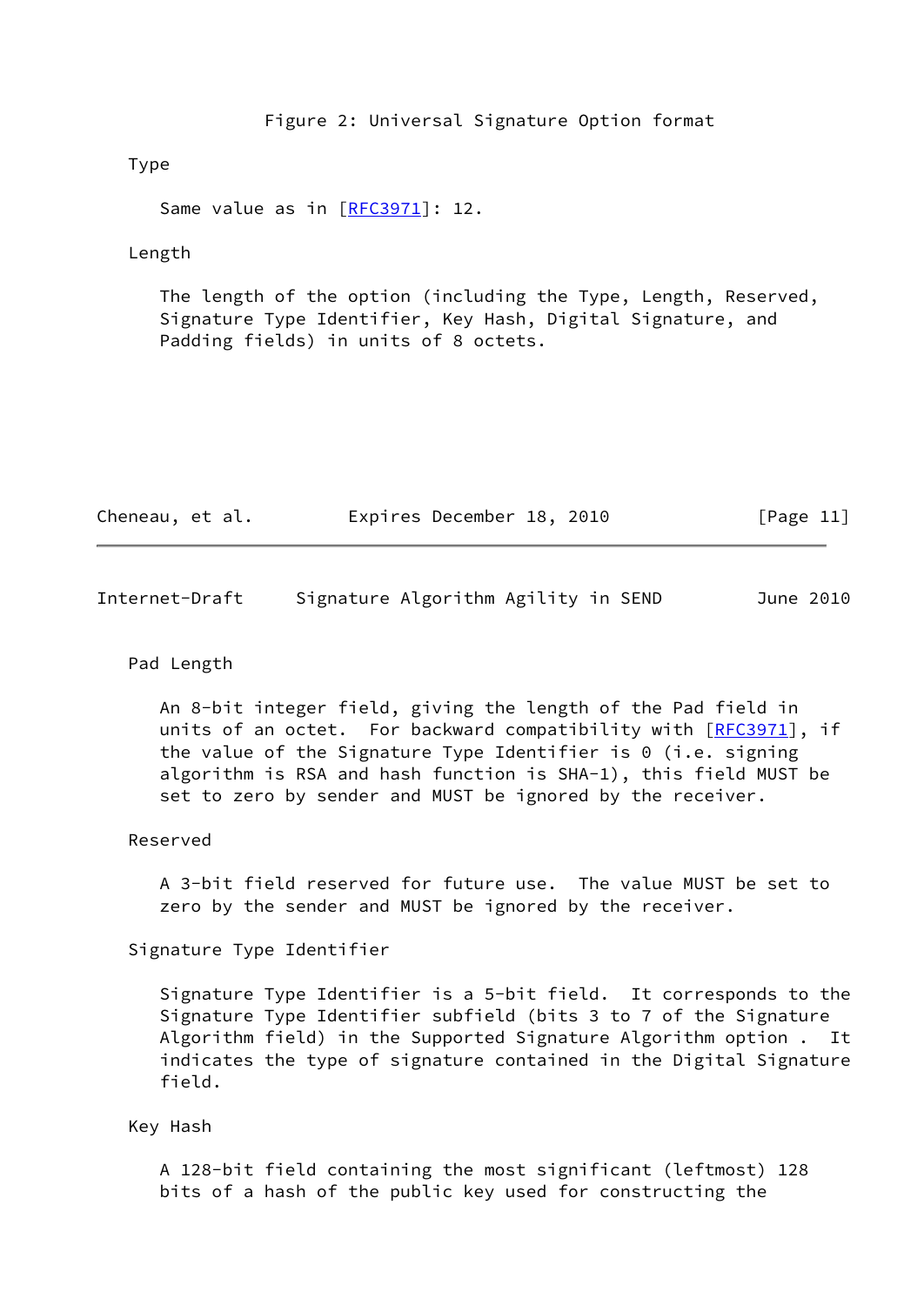signature. It is computed using the same hash function as used in generating digital signature (indicated in Signature Type Identifier). The hash value is computed over the presentation used in the Public Key field of the CGA Parameters data structure carried in the CGA option. Its purpose is to associate the signature with a particular key known by the receiver. Such a key can either be stored in the certificate cache of the receiver or be received in the CGA option in the same message.

Digital Signature

 A variable-length field containing a signature constructed by using the sender's private key associated to the public key. The signature type is determined from the value of the Signature Type Identifier field.

- $*$  If the value of the Signature Type Identifier field is 0, the Digital Signature field is computed the same way as the Digital Signature field of the RSA Signature Option described in [[RFC3971](https://datatracker.ietf.org/doc/pdf/rfc3971)]. This value is compatible with [\[RFC3971](https://datatracker.ietf.org/doc/pdf/rfc3971)].
- $*$  If the value of the Signature Type Identifier field is 1, then this Digital Signature field is computed the same way as the

| Cheneau, et al. | Expires December 18, 2010 |  | [Page 12] |
|-----------------|---------------------------|--|-----------|
|                 |                           |  |           |

<span id="page-13-0"></span>Internet-Draft Signature Algorithm Agility in SEND June 2010

 Digital Signature field of the RSA Signature Option described in [\[RFC3971](https://datatracker.ietf.org/doc/pdf/rfc3971)] except that the signature is computed with the RSASSA-PKCS1-v1\_5 algorithm (as defined in [\[PKCS1\]](#page-28-0)) and the SHA-256 hash function.

 \* Values for ECDSA signature algorithm are defined in Section 5 of [\[cheneau-csi-ecc-sig-agility](#page-27-4)].

 This field starts after the Key Hash field. The length of the Digital Signature field is determined by the length of the Universal Signature option minus the length of the other fields (including the variable length Pad field).

 Padding This variable-length field contains padding, as many bytes long as remain after the end of the signature.

 A Neighbor Solicitation/Advertisement, Router Solicitation/ Advertisement and Redirect message MAY contain more than one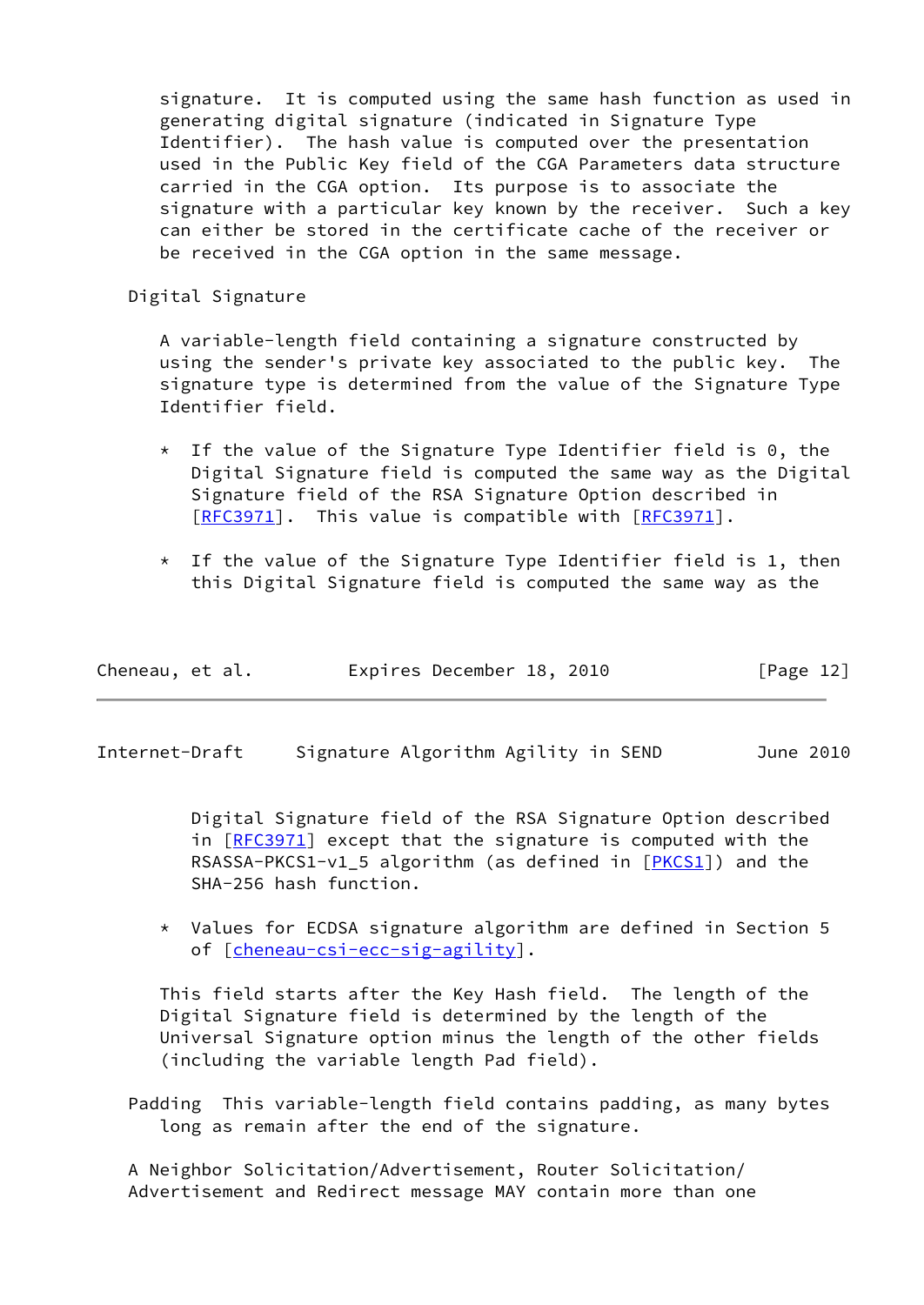Universal Signature option (e.g. using varying hash functions), as long as it does not exceed the MTU. The Universal Signature Options(s) is (are) added as the last option(s). Adding multiple Universal Signature Options is particularly useful for routers operating in heterogeneous networks, where hosts have a disjoint set of supported signature algorithms. For information on how to compute the message size, see [Appendix A.](#page-29-0)

#### <span id="page-14-0"></span>[4.1](#page-14-0). Processing Rules for Senders

When sending a SEND message spontaneously, a sender node SHOULD choose a signature algorithm of its preference (defined by its local policy) among the corresponding Signature Algorithm available for the Public Key carried in the CGA option. Using this signature algorithm, the node computes the Digital Signature and fills the Signature Type Identifier field with appropriate value.

 If the node has been configured to use SEND, then all Neighbor Solicitation, Neighbor Advertisement, Router Advertisement, and Redirect messages MUST contain at least one Universal Signature option. Router Solicitation messages not sent with the unspecified source address MUST contain the Universal Signature option.

 A node sending a message with one or more Universal Signature option(s) MUST construct the message as follows:

 o If the node has previously received hints (e.g. a NDP message with a Supported Signature Algorithm option or an entry in the Neighbor Cache) on the type of Signature Algorithm it should use, it SHOULD restrict its choice on those Signature Algorithms.

<span id="page-14-1"></span>

|  | Cheneau, et al. | Expires December 18, 2010 |  | [Page 13] |
|--|-----------------|---------------------------|--|-----------|
|--|-----------------|---------------------------|--|-----------|

- o The message is then constructed in its entirety, without any of the Universal Signature options.
- o The Universal Signature option(s) is (are) added as the last option in the message.
- o The data to be signed is constructed as explained in [\[RFC3971](https://datatracker.ietf.org/doc/pdf/rfc3971)], under the description of the Digital Signature field.
- o The message, in the form defined above, is signed by using the configured private key associated to the selected Signature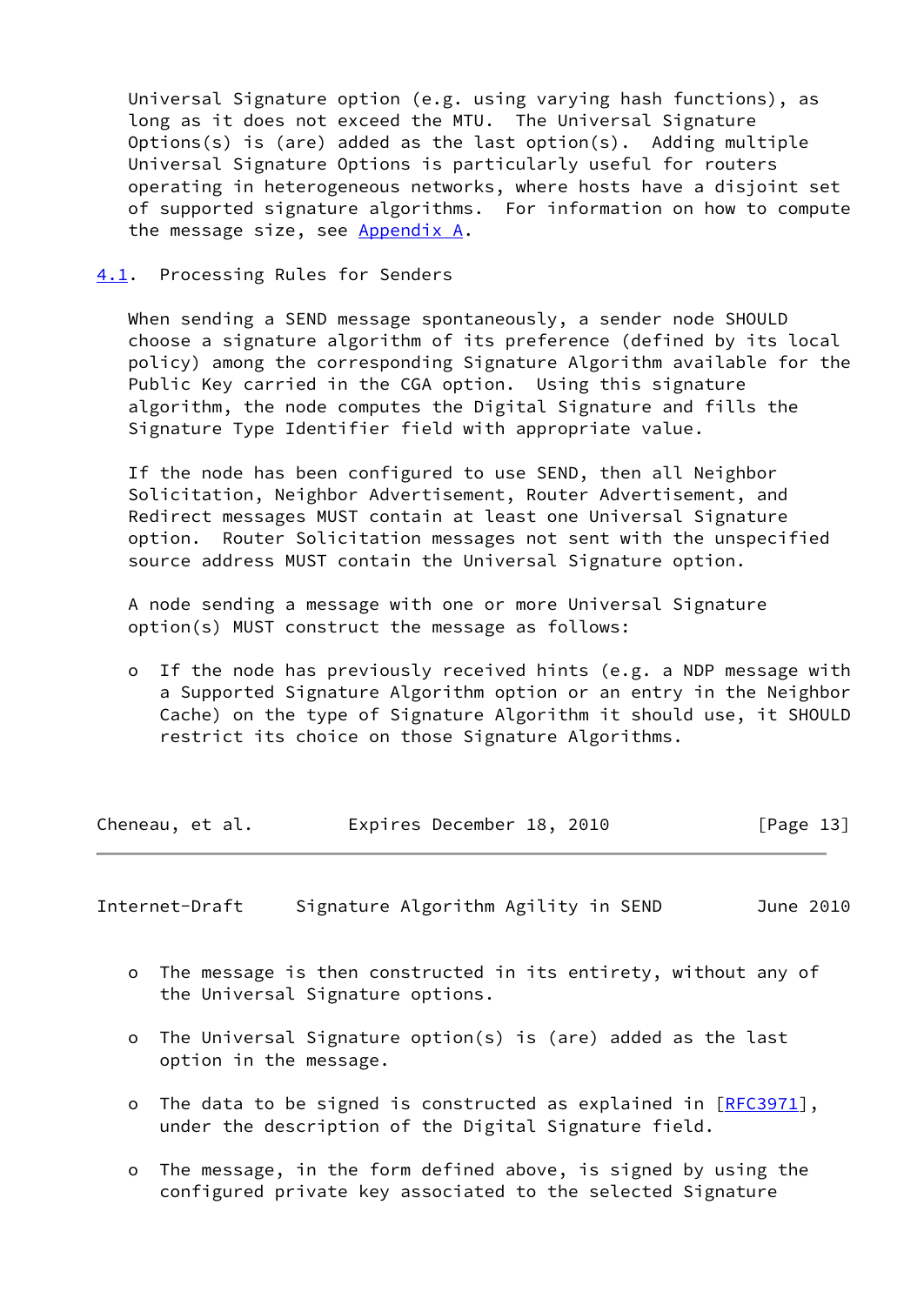Algorithm, and the result signature is encapsulated into the Digital Signature field.

<span id="page-15-0"></span>[4.2](#page-15-0). Processing Rules for Receivers

 Neighbor Solicitation, Neighbor Advertisement, Router Advertisement, and Redirect messages without any Universal/RSA Signature option, or with an unverifiable Universal/RSA Signature option MUST be treated as unsecured (i.e., processed in the same way as NDP messages sent by a non-SEND node). See Section [8 of \[RFC3971\]](https://datatracker.ietf.org/doc/pdf/rfc3971#section-8).

 Router Solicitation messages without any Universal/RSA Signature option MUST also be treated as unsecured, unless the source address of the message is the unspecified address.

 Redirect, Neighbor Solicitation, Neighbor Advertisement, Router Solicitation, and Router Advertisement messages containing one or more Universal Signature option MUST be checked as follows:

- o The receiver MUST ignore any options that come after the last Universal Signature option. (The options are ignored for both signature verification and NDP processing purposes.)
- o If the Signature Type Identifier field of the first Universal Signature Option indicates a Signature Algorithm the node is unable to process, the following checks MUST be run on the next Universal Signature Option with a Signature Type Identifier field indicating a verifiable Signature Algorithm (if any).
- o The Key Hash field MUST correspond to a known public key, either one learned from the CGA option in the same message or one known by other means.
- o The Digital Signature field MUST have correct encoding and MUST not exceed the length of the Universal Signature option minus the Padding.

| Cheneau, et al. | Expires December 18, 2010 |  | [Page 14] |
|-----------------|---------------------------|--|-----------|
|-----------------|---------------------------|--|-----------|

- o The Digital Signature verification MUST show that the signature has been calculated as specified in the previous section.
- o If the use of a trust anchor has been configured, a valid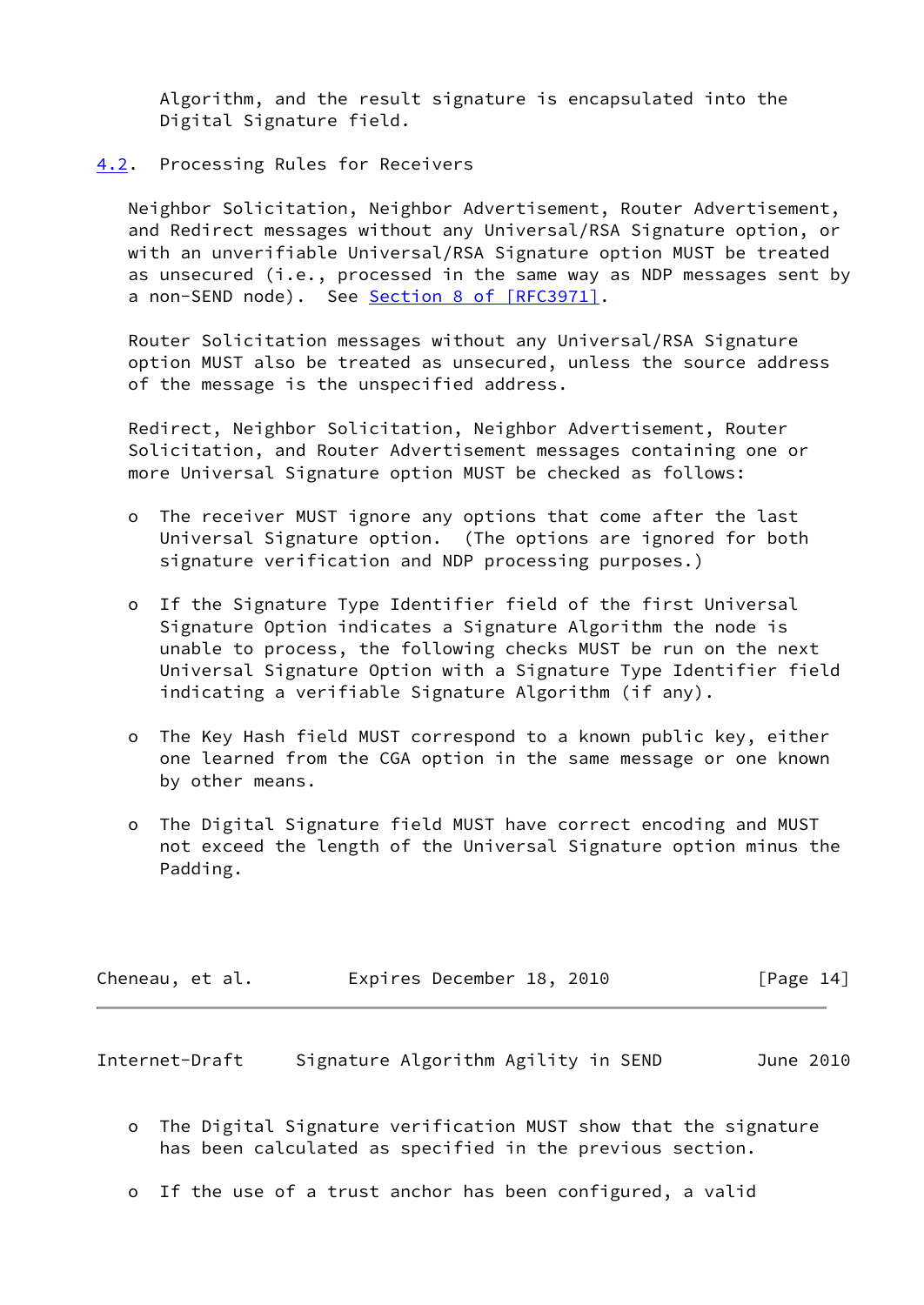certification path (see Section [6.3 of \[RFC3971\]\)](https://datatracker.ietf.org/doc/pdf/rfc3971#section-6.3) between the receiver's trust anchor and the sender's public key MUST be known.

 Messages that do not pass all the above tests MUST be silently discarded if the host has been configured to accept only secured ND messages. The messages MAY be accepted if the host has been configured to accept both secured and unsecured messages but MUST be treated as unsecured messages. The receiver MAY also otherwise silently discard packets (e.g., as a response to an apparent CPU exhausting DoS attack).

Cheneau, et al. 
Expires December 18, 2010

[Page 15]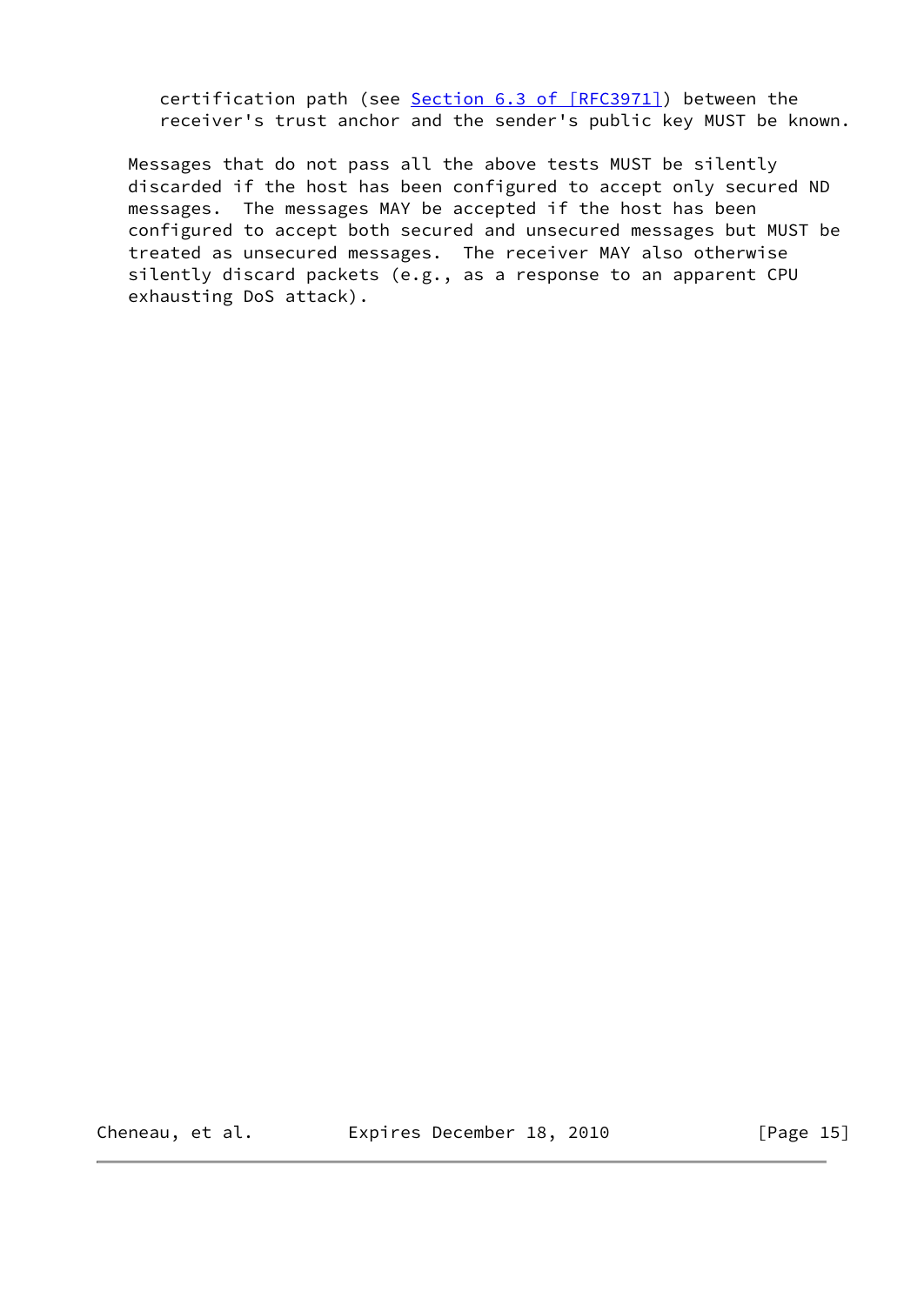<span id="page-17-1"></span>Internet-Draft Signature Algorithm Agility in SEND June 2010

<span id="page-17-0"></span>[5](#page-17-0). Basic message exchange

<span id="page-17-2"></span>[5.1](#page-17-2). Overview

 This section describes different configurations of SEND-enabled nodes with varying signing capabilities and their interaction during a message exchange.

 Case 1: when both nodes support the same two Signature Algorithms, they can pick the Signature Algorithm they prefer for signing and are able to verify each others signature. Figure 3 is an example of such a message flow.

Node A Node B

 NS {CGA option, RSA/SHA-1 Signature option. Supported-Signature-Algo option (RSA/SHA-1 sign & verify, RSA/SHA-256 sign & verify)} --------> na na matangana na katalog at na matanganan na kanaan na matanganan na matanganan na matanganan na matanganan {CGA option, RSA/SHA-256 Signature option Supported-Signature-Algo option (RSA/SHA-256 sign & verify, RSA/SHA-1 sign & verify)}  $\leftarrow$  - - - - - - - - IPv6 traffic <-------> IPv6 traffic Figure 3: Basic message exchange - Case 1 Case 2: two nodes sharing at least one common Signing Algorithm must

 be able to securely communicate. Figure 4 is an example of such a message flow.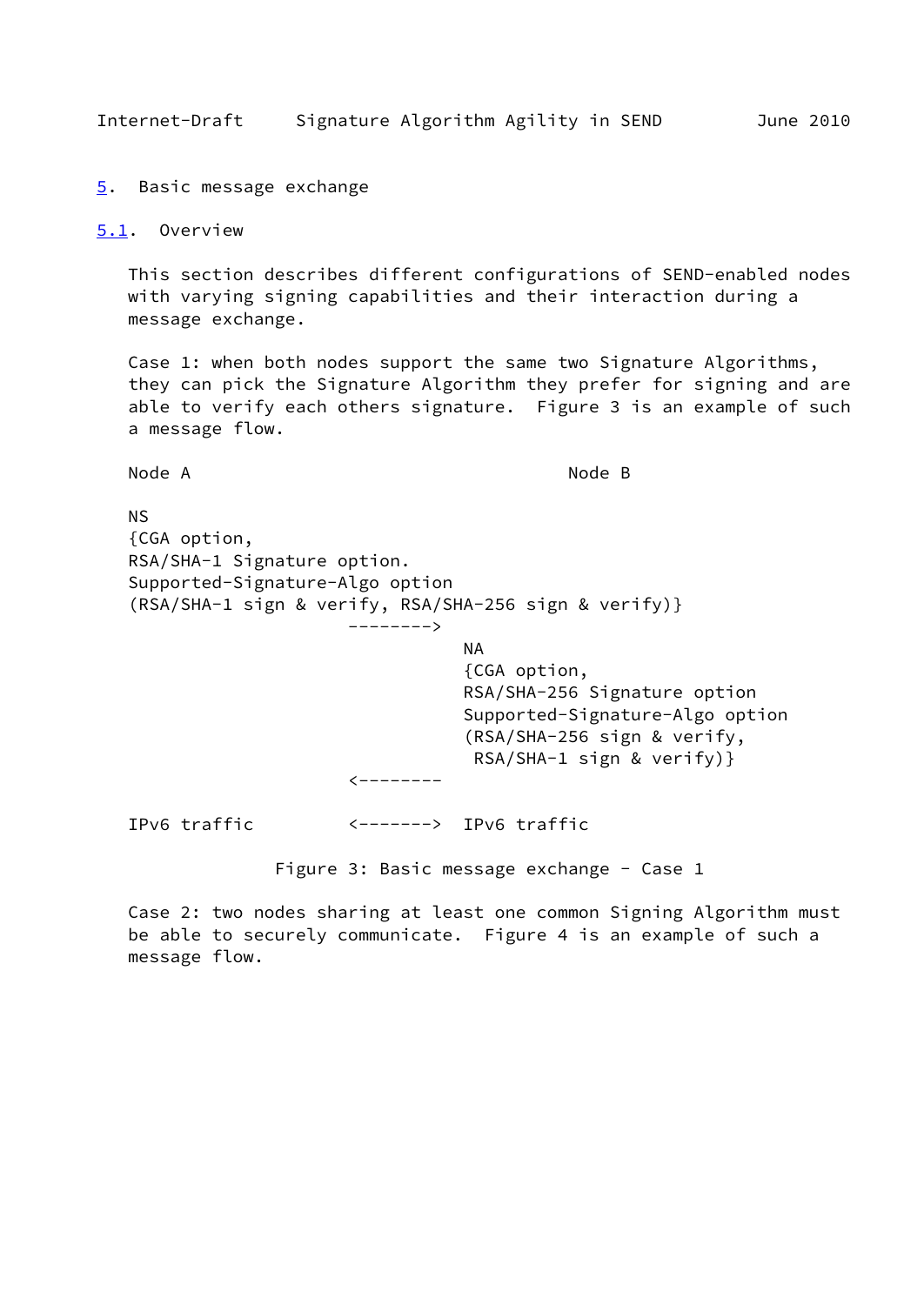# Internet-Draft Signature Algorithm Agility in SEND June 2010 Node A Node B NS {CGA option, RSA/SHA-1 Signature option. Supported-Signature-Algo option (RSA/SHA-1 sign & verify, RSA/SHA-256 sign & verify)} --------> na na matangana na katalog na katalog na katalog na katalog na katalog na katalog na katalog na katalog na kat {CGA option, RSA/SHA-256 Signature option Supported-Signature-Algo option (RSA/SHA-256 sign & verify)} <-------- (At this point, Node B could not authenticate Node A's Neighbor Solicitation) --------> (unidirectional) IPv6 traffic NS And the state of the state of the SNS {CGA option, RSA/SHA-256 Signature option Supported-Signature-Algo option (RSA/SHA-256 sign & verify)}  $\zeta$  -------- NA {CGA option, RSA/SHA-256 Signature option. Supported-Signature-Algo option (RSA/SHA-1 sign & verify, RSA/SHA-256 sign & verify)} --------> IPv6 traffic <-------> IPv6 traffic Figure 4: Basic message exchange - Case 2 Case 3: when two nodes have a disjoint set of Signature Algorithm support for signing, but the two nodes are able to verify each

others, a communication is possible. Figure 5 is an example of such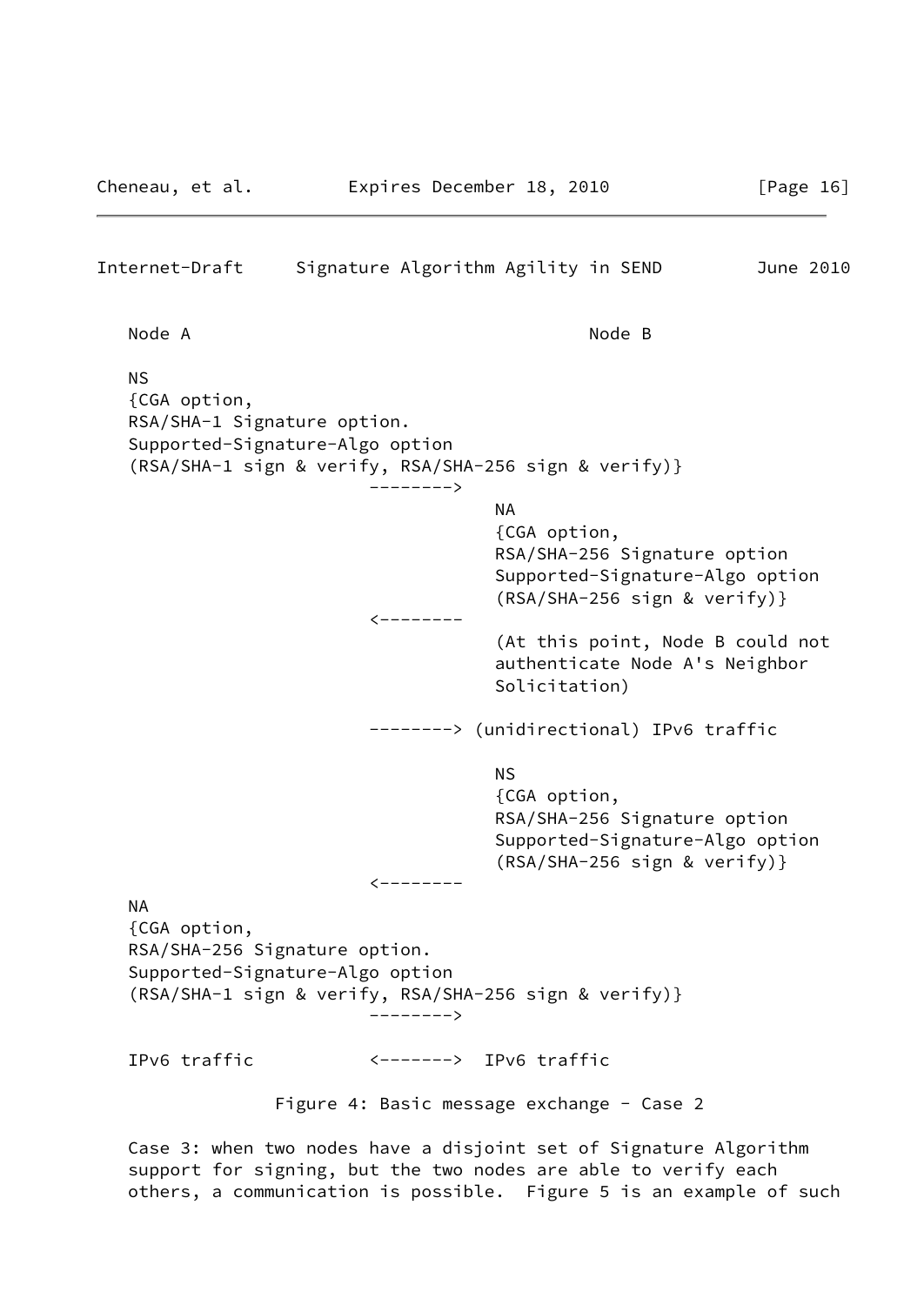a message flow.

Cheneau, et al. **Expires December 18, 2010** [Page 17] Internet-Draft Signature Algorithm Agility in SEND June 2010 Node A Node B NS {CGA option, RSA/SHA-1 Signature option. Supported-Signature-Algo option (RSA/SHA-1 sign & verify, ECC/SHA-256 verify only)} --------> na a shekarar 1972 a ƙafa ta ƙasar Ingila. NA {CGA option, ECC/SHA-256 Signature option Supported-Signature-Algo option (ECC/SHA-256 sign & verify, RSA/SHA-1 verify only)}  $\leftarrow$  -------- IPv6 traffic <-------> IPv6 traffic Figure 5: Basic message exchange - Case 3 Case 4: when two nodes have a disjoint set of Signature Algorithm support for signing, but one node is able to verify, a partial communication is possible. Figure 6 is an example of such a message flow. Node A Node B NS {CGA option, RSA/SHA-1 Signature option. Supported-Signature-Algo option (RSA/SHA-1 sign & verify)}

-------->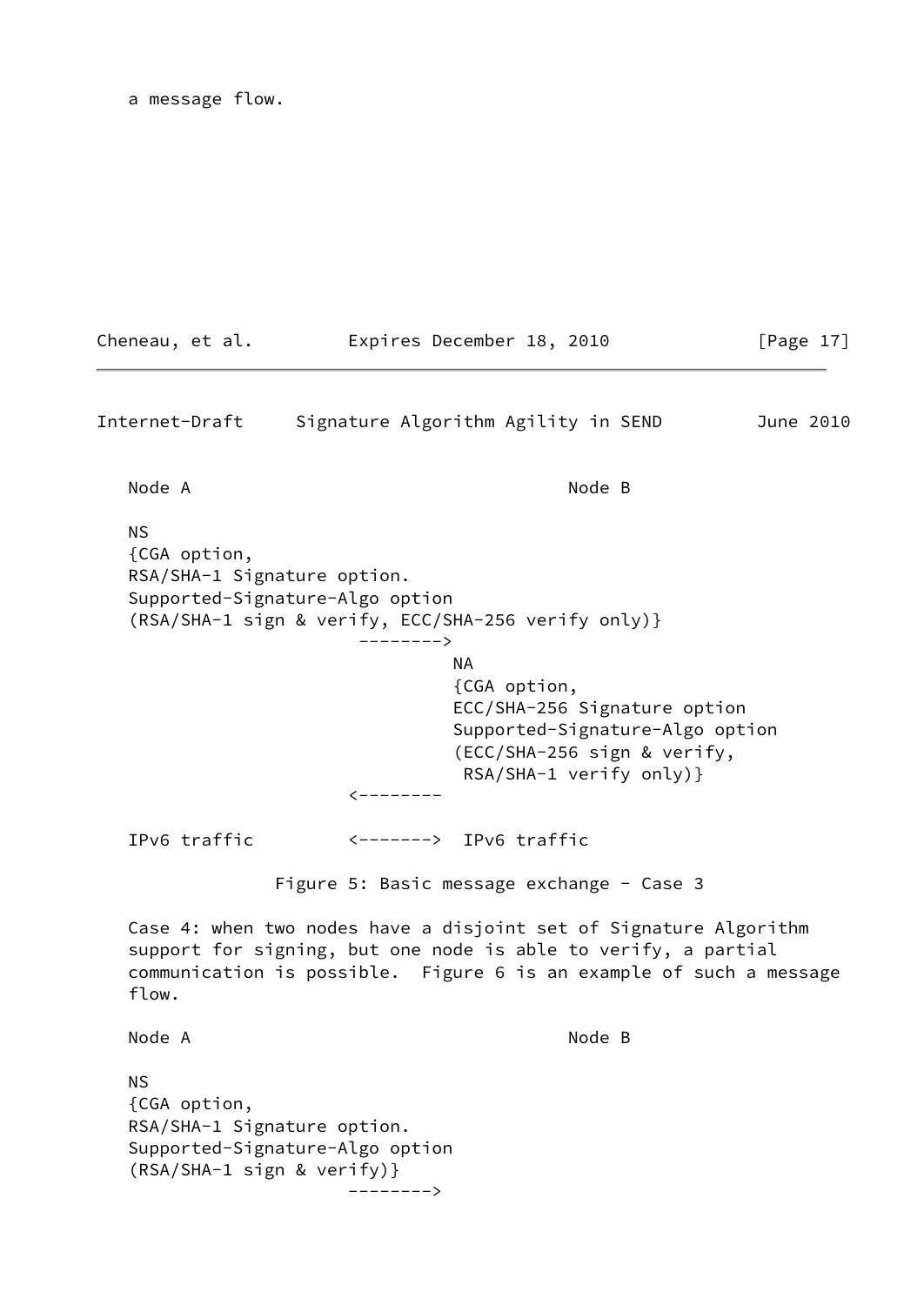na na matangana na katalog at na matanganan na kanaan na matanganan na matanganan na matanganan na matanganan {CGA option, ECC/SHA-256 Signature option Supported-Signature-Algo option (ECC/SHA-256 sign & verify, RSA/SHA-1 verify only)}  $\zeta$  -------- (...depending on local policies...) IPv6 traffic <-------> IPv6 traffic Figure 6: Basic message exchange - Case 4

 Upon receiving the Neighbor Solicitation message, node B determines, through the Supported Signature Algorithm option, that node A will

| Cheneau, et al. |  |  | Expires December 18, 2010 |  |  | [Page 18] |
|-----------------|--|--|---------------------------|--|--|-----------|
|-----------------|--|--|---------------------------|--|--|-----------|

<span id="page-20-1"></span>Internet-Draft Signature Algorithm Agility in SEND June 2010

 not be able to verify any of its signature algorithm. However, based on their local policy, node B may answer and node A might decide to trust the insecure Neighbor Discovery (thus being vulnerable), see [Section 4.2](#page-15-0).

#### <span id="page-20-0"></span>[5.2](#page-20-0). Sending Unsolicited Messages

 When sending unsolicited message, a node MAY have to rely on the entries of its Neighbor Cache. The Neighbor Cache will provide hints concerning the Signature Algorithm supported by the neighbors. Neighbor Cache can assist the node in the Signature Algorithm selection process when:

- o A router advertises unsolicited Router Advertisement message to the All-Nodes multicast address (e.g. to indicate a prefix lifetime is going down to 0). The router needs to know which signature algorithm(s) to use in order to send verifiable messages to hosts. To do so, the router MAY rely on the Neighbor Cache and compute an intersection of the set of all Supported Signature Algorithms. The router will then be able to advertise a Router Advertisement signed multiple times with the resulting subset of Supported Signature Algorithms or advertise multiple Router Advertisements, each signed with a single Signature Algorithm part of the intersection.
- o A node sends unsolicited Neighbor Advertisement (e.g. when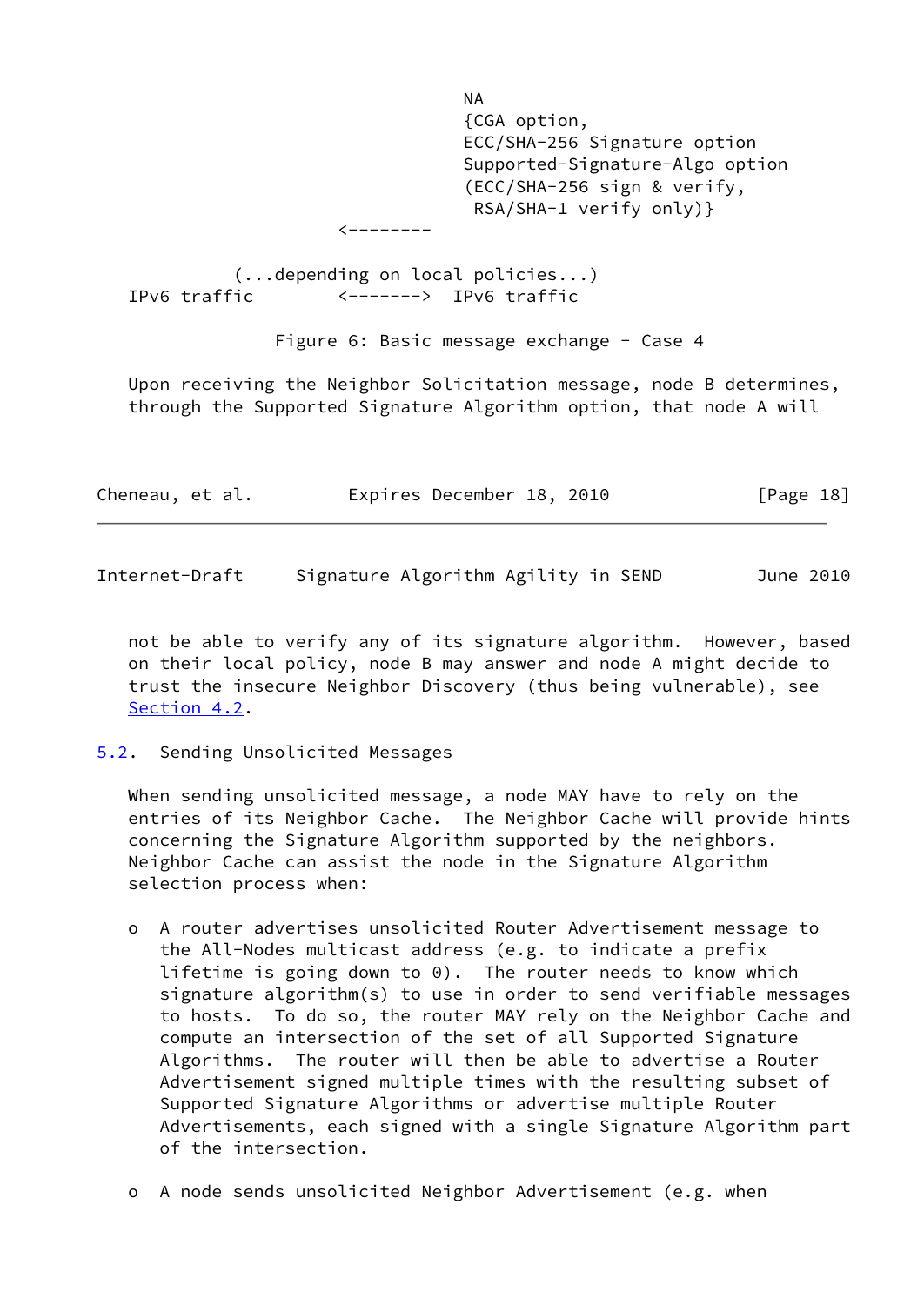changing its Link-Layer address). This is similar to the previous problem and can also be solved using the Neighbor Cache the same way.

 o A router sends a Redirect message to a host. Choosing a supported signature algorithm without probing the node can be difficult. However, Neighbor Cache will most likely contain an entry for the host, prior to the decision to send a Redirect message, because of the Address Resolution process. This entry should contain information on the Supported Signature Algorithm(s) and thus provide hints concerning the Signature Algorithm to choose to sign the Redirect messages.

 Note that the information on the neighbors with which a communication has occurred recently or is ongoing are in the Neighbor Cache and are maintained up to date through the Neighbor Unreachability Detection procedure.

<span id="page-21-0"></span>[5.3](#page-21-0). Interaction with legacy [RFC 3971](https://datatracker.ietf.org/doc/pdf/rfc3971) nodes

 This section discusses the interaction between the nodes implementing this specification and the node that are not updated (referred here a

| Cheneau, et al. | Expires December 18, 2010 |  | [Page 19] |
|-----------------|---------------------------|--|-----------|
|-----------------|---------------------------|--|-----------|

Internet-Draft Signature Algorithm Agility in SEND June 2010

 "legacy [RFC 3971](https://datatracker.ietf.org/doc/pdf/rfc3971) nodes"). Following mechanism ensures backward compatibility:

- o When the receiver is a legacy [RFC 3971](https://datatracker.ietf.org/doc/pdf/rfc3971) node, the Supported Signature Algorithm option is an unknown option and MUST be ignored, as stated in Sections  $6, 7$  $6, 7$  and  $8$  of document  $[REC4861]$ .
- o The Universal Signature option is backward compatible with the RSA Signature Option. That is, Signature Type Identifier value 0 in the Universal Signature option indicates the use of the Digital Signature field and the Key Hash field as defined in [\[RFC3971](https://datatracker.ietf.org/doc/pdf/rfc3971)]. Also, note that legacy [RFC 3971](https://datatracker.ietf.org/doc/pdf/rfc3971) nodes fill the Reserved field of the RSA Signature options with zeros. When nodes implementing this specification receive messages emitted from legacy [RFC 3971](https://datatracker.ietf.org/doc/pdf/rfc3971) nodes, their RSA Signature Option will be interpreted as an Universal Signature option and Signature Type Identifier will be read as the value 0.

The two above statements ensure that node implementing this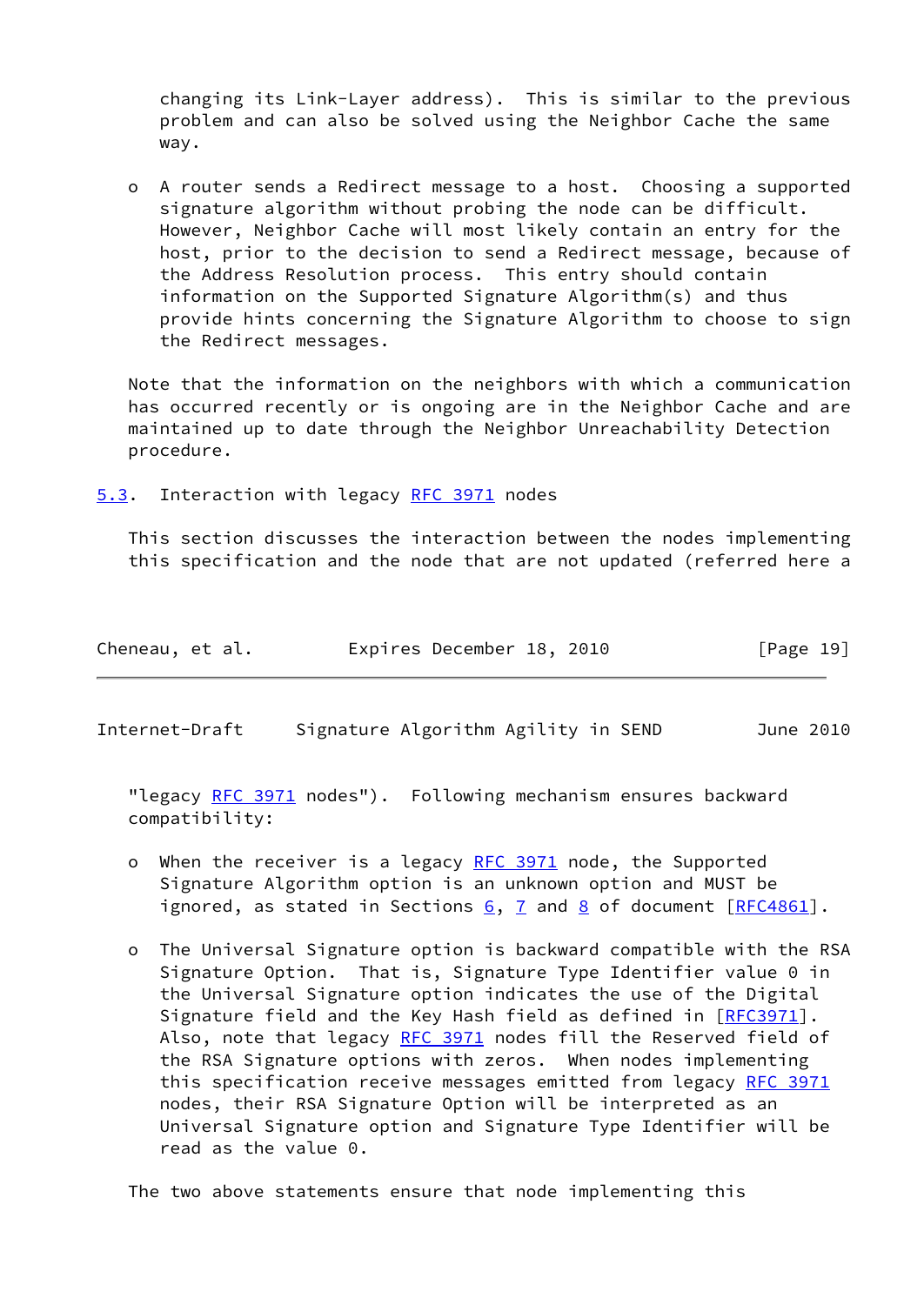specification and using the RSA/SHA-1 Signature Algorithm interacts with legacy [RFC 3971](https://datatracker.ietf.org/doc/pdf/rfc3971) nodes.

Cheneau, et al. Expires December 18, 2010 [Page 20]

<span id="page-22-1"></span>Internet-Draft Signature Algorithm Agility in SEND June 2010

<span id="page-22-0"></span>[6](#page-22-0). Authorization Delegation Discovery

 This document advises that the Certificate Path MAY only contain certificates signed with a given signature algorithm. That is, if a node support this specific signature type, he will be able to verify all the certificates composing the Certificate Path. However, when only one Certificate Path composed of certificate signed by different signature algorithm is available, a node is expected to be able to process certificates signed with Signature Algorithm advertised by its Supported Signature Algorithm option. Thus, a router can verify when responding to a Certificate Path Solicitation message if the Certificate Path is verifiable by the requester.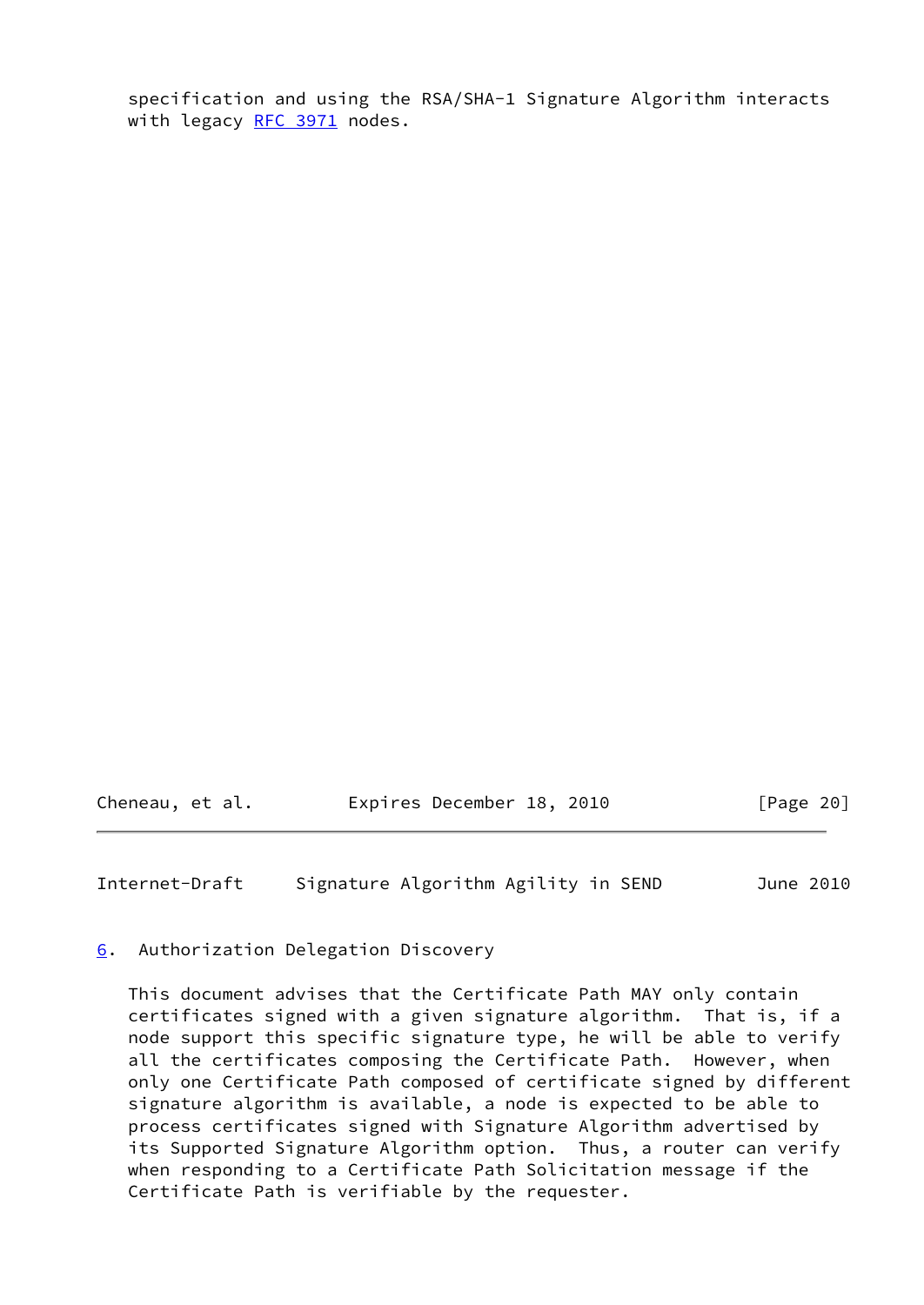| Cheneau, et al. | Expires December 18, 2010 |  | [Page 21] |
|-----------------|---------------------------|--|-----------|
|-----------------|---------------------------|--|-----------|

<span id="page-23-1"></span>Internet-Draft Signature Algorithm Agility in SEND June 2010

# <span id="page-23-0"></span>[7](#page-23-0). Security Considerations

[Section 4](#page-11-0) presents a new Universal Signature option. A recommended use of this option is to allow signatures of equivalent security level (i.e. Public Keys with equivalent key lengths) for a same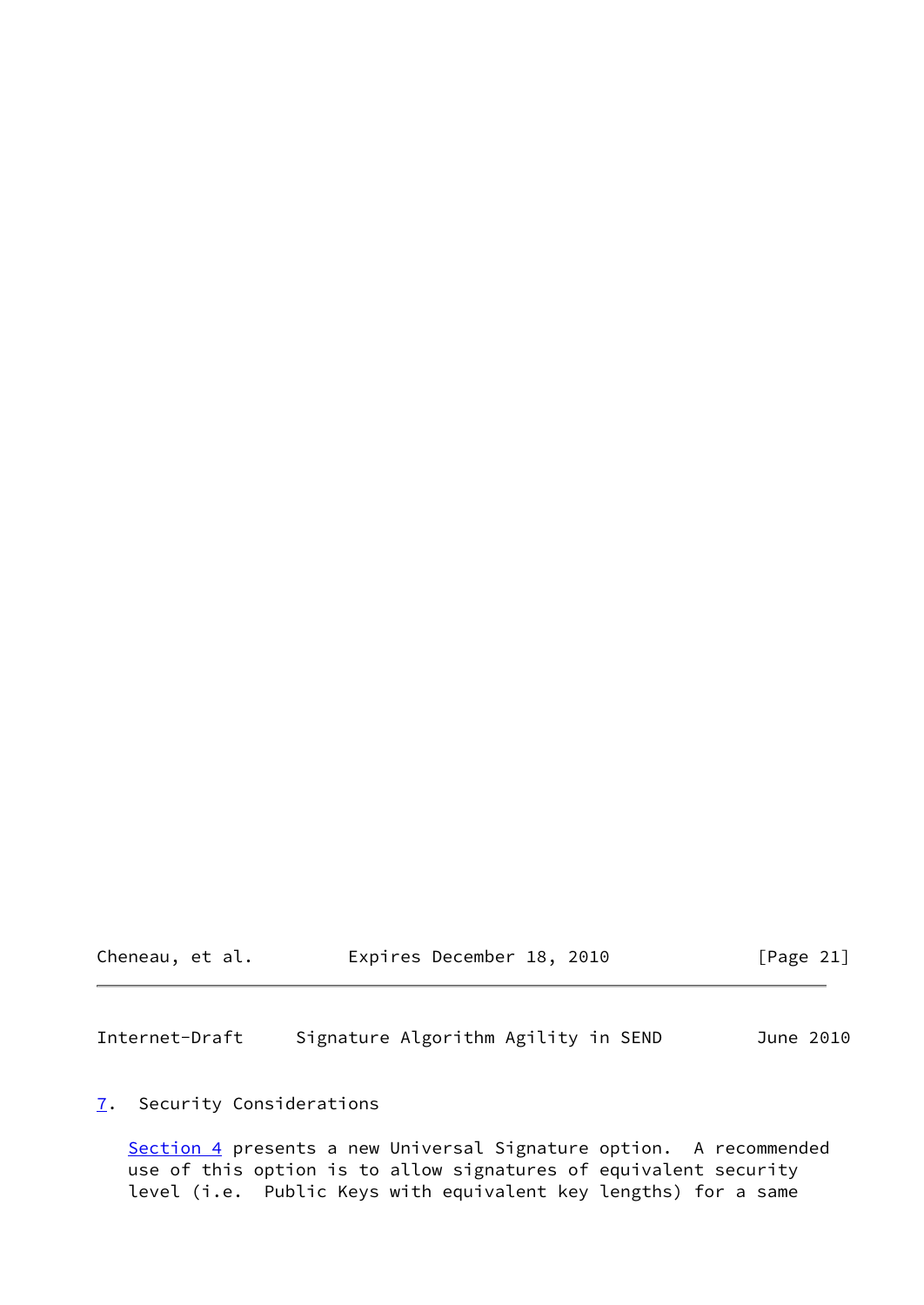node.

 Usage of SHA-1 for signature is strongly NOT RECOMMENDED, and when available should be preferred by the usage of SHA-256. SHA-1 security has been proved to be flawed in the light of recent attacks [Recent SHA-1 Attack] [[NIST-st](#page-27-5)].

 The Universal Signature option is vulnerable to downgrade attacks. That is, given that a node can employ multiple signature types (by varying the hash function), an attacker may choose to use a flawed one. To mitigate this issue, nodes are allowed, on a local policy, to refuse to check certain types of signature (i.e. those which are know to be flawed) and will treat the associated messages as unsecured. When trying to completely mitigate downgrade attacks, an administrator MAY deploy SEND-secured nodes only authorizing a single signature algorithm scheme. This comes at a price of a reduced interoperability.

<span id="page-24-0"></span>Cheneau, et al. **Expires December 18, 2010** [Page 22]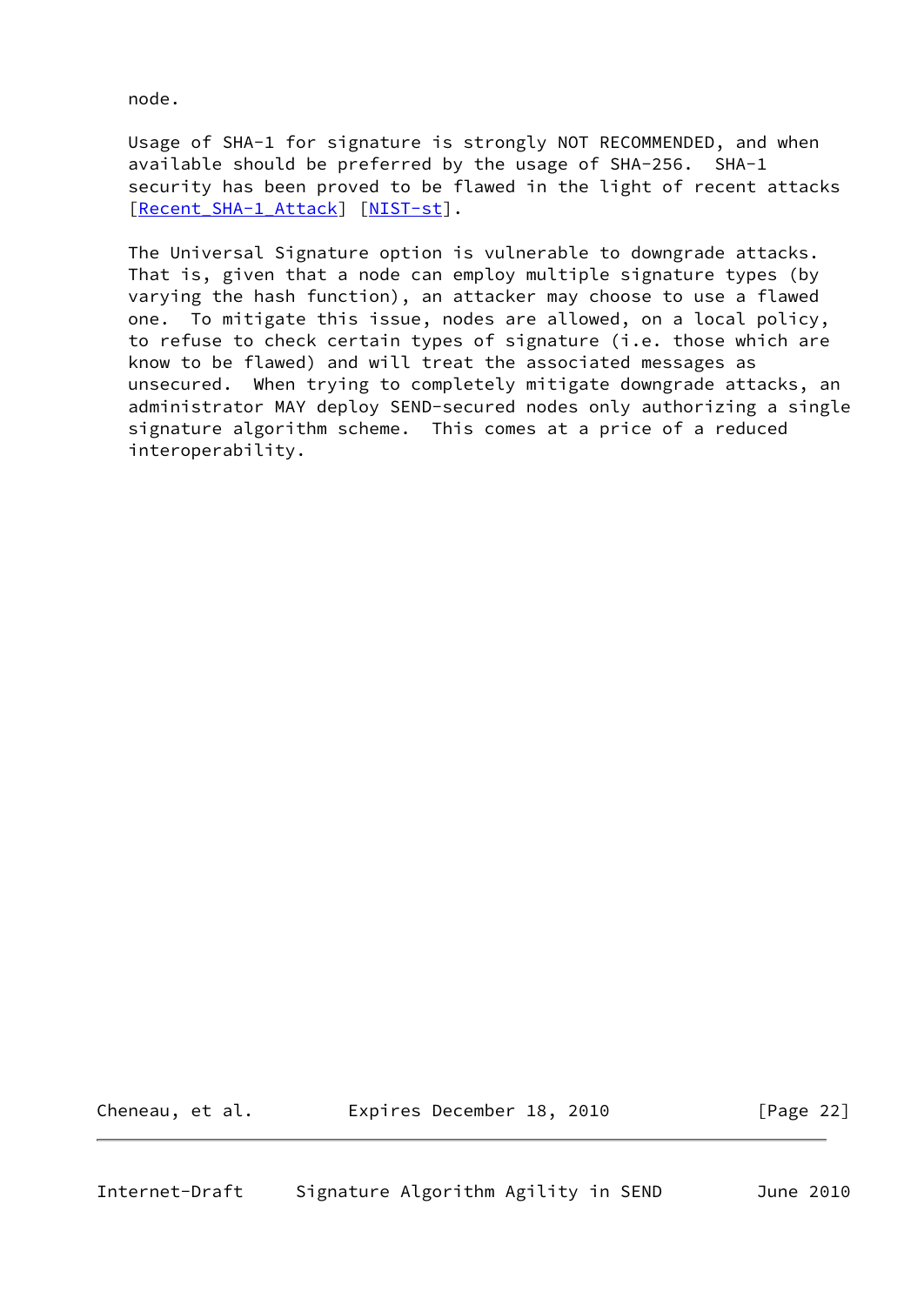## <span id="page-25-0"></span>[8](#page-25-0). IANA Considerations

 [Section 3](#page-6-1) defines a Signature Type Identifier subfield containing new values corresponding to different Signature Algorithm. This document requests creation of a new registry to the IANA.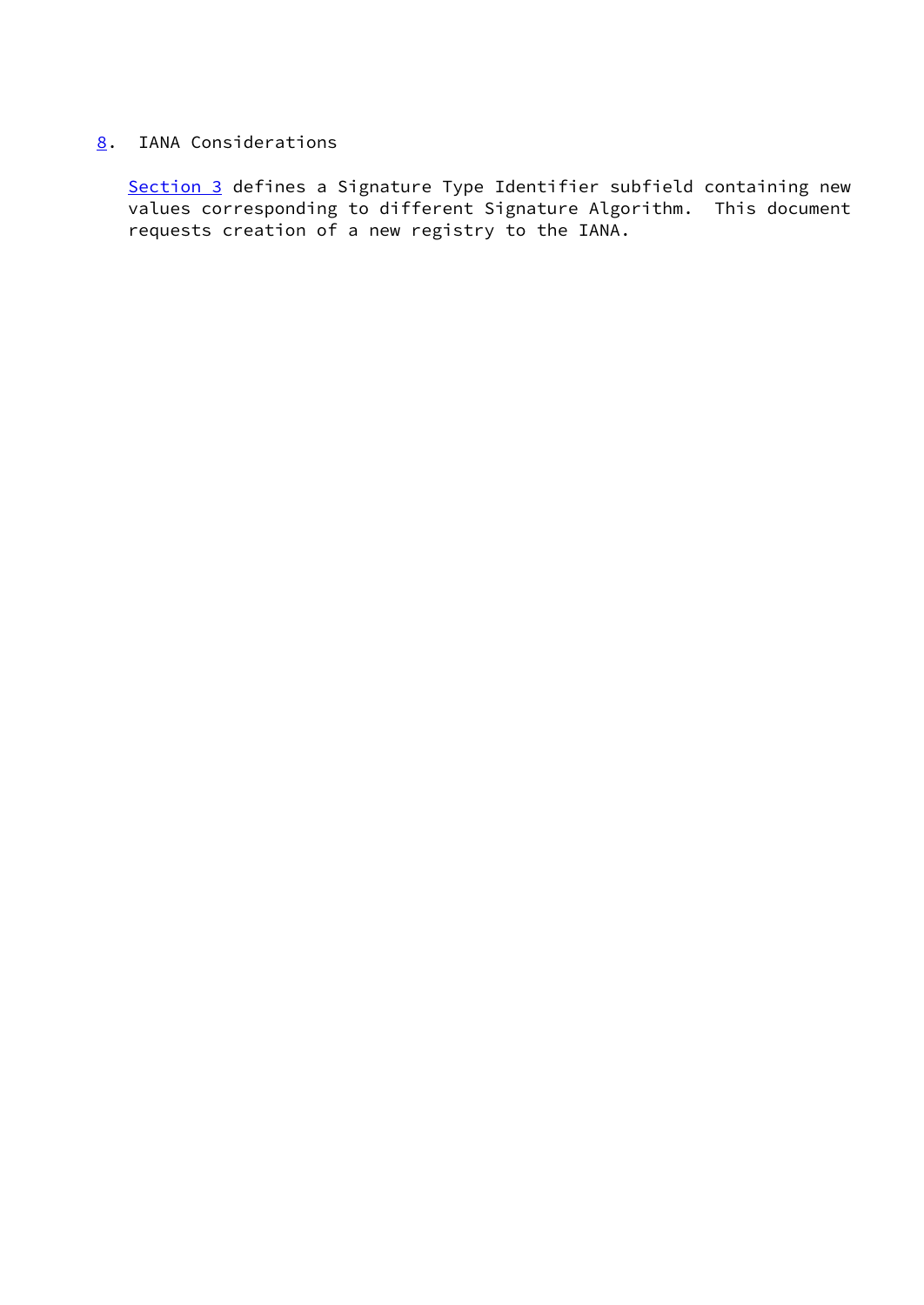<span id="page-26-1"></span>Internet-Draft Signature Algorithm Agility in SEND June 2010

## <span id="page-26-0"></span>[9](#page-26-0). Acknowledgments

 The authors gratefully acknowledge Jean-Michel Combes and Julien Laganier for their reviews. We also acknowledge Marcelo Bagnulo, Gabriel Montenegro, Greg Daley, Dave Thaler, Stephen Kent, Jari Arko, and Francis Dupont for their helpful feedback.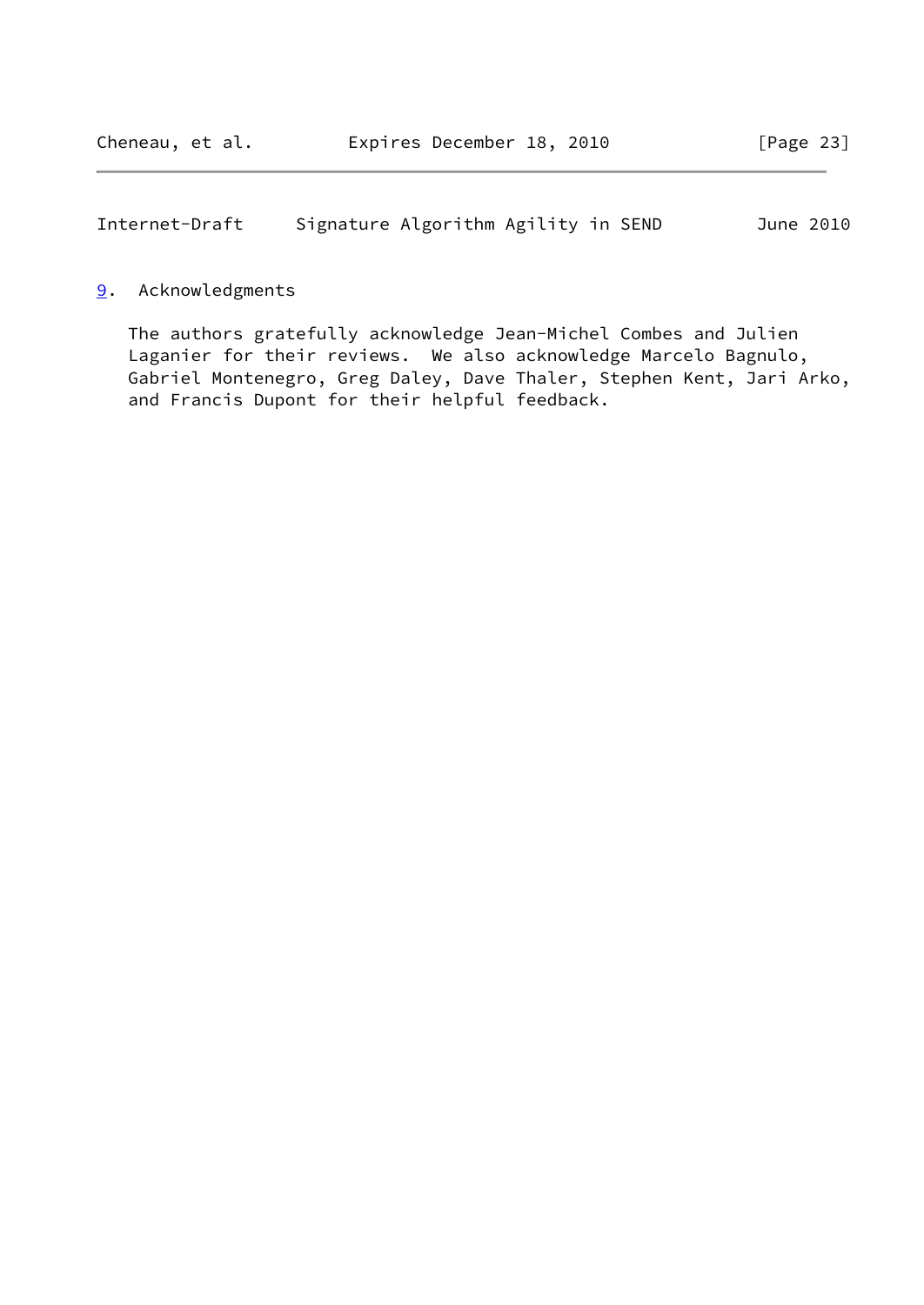| Cheneau,<br>et al. |  |  |
|--------------------|--|--|
|--------------------|--|--|

## Expires December 18, 2010 [Page 24]

<span id="page-27-1"></span>Internet-Draft Signature Algorithm Agility in SEND June 2010

## <span id="page-27-0"></span>[10.](#page-27-0) References

#### <span id="page-27-2"></span>[10.1](#page-27-2). Normative References

- [RFC3972] Aura, T., "Cryptographically Generated Addresses (CGA)", [RFC 3972,](https://datatracker.ietf.org/doc/pdf/rfc3972) March 2005.
- [RFC3971] Arkko, J., Kempf, J., Zill, B., and P. Nikander, "SEcure Neighbor Discovery (SEND)", [RFC 3971,](https://datatracker.ietf.org/doc/pdf/rfc3971) March 2005.

## <span id="page-27-3"></span>[10.2](#page-27-3). Informative References

## <span id="page-27-4"></span>[cheneau-csi-ecc-sig-agility]

 Cheneau, T., Laurent, M., Shen, S., and M. Vanderveen, "ECC public key and signature support in Cryptographically Generated Addresses (CGA) and in the Secure Neighbor Discovery (SEND)", [draft-cheneau-csi-ecc-sig-agility-02](https://datatracker.ietf.org/doc/pdf/draft-cheneau-csi-ecc-sig-agility-02) (work in progress), June 2010.

- [RFC2460] Deering, S. and R. Hinden, "Internet Protocol, Version 6 (IPv6) Specification", [RFC 2460](https://datatracker.ietf.org/doc/pdf/rfc2460), December 1998.
- [RFC3756] Nikander, P., Kempf, J., and E. Nordmark, "IPv6 Neighbor Discovery (ND) Trust Models and Threats", [RFC 3756](https://datatracker.ietf.org/doc/pdf/rfc3756), May 2004.
- [RFC4861] Narten, T., Nordmark, E., Simpson, W., and H. Soliman, "Neighbor Discovery for IP version 6 (IPv6)", <u>RFC 4861</u>, September 2007.
- [RFC4982] Bagnulo, M. and J. Arkko, "Support for Multiple Hash Algorithms in Cryptographically Generated Addresses (CGAs)", [RFC 4982,](https://datatracker.ietf.org/doc/pdf/rfc4982) July 2007.
- <span id="page-27-5"></span>[NIST-st] National Institute of Standards and Technology, "NIST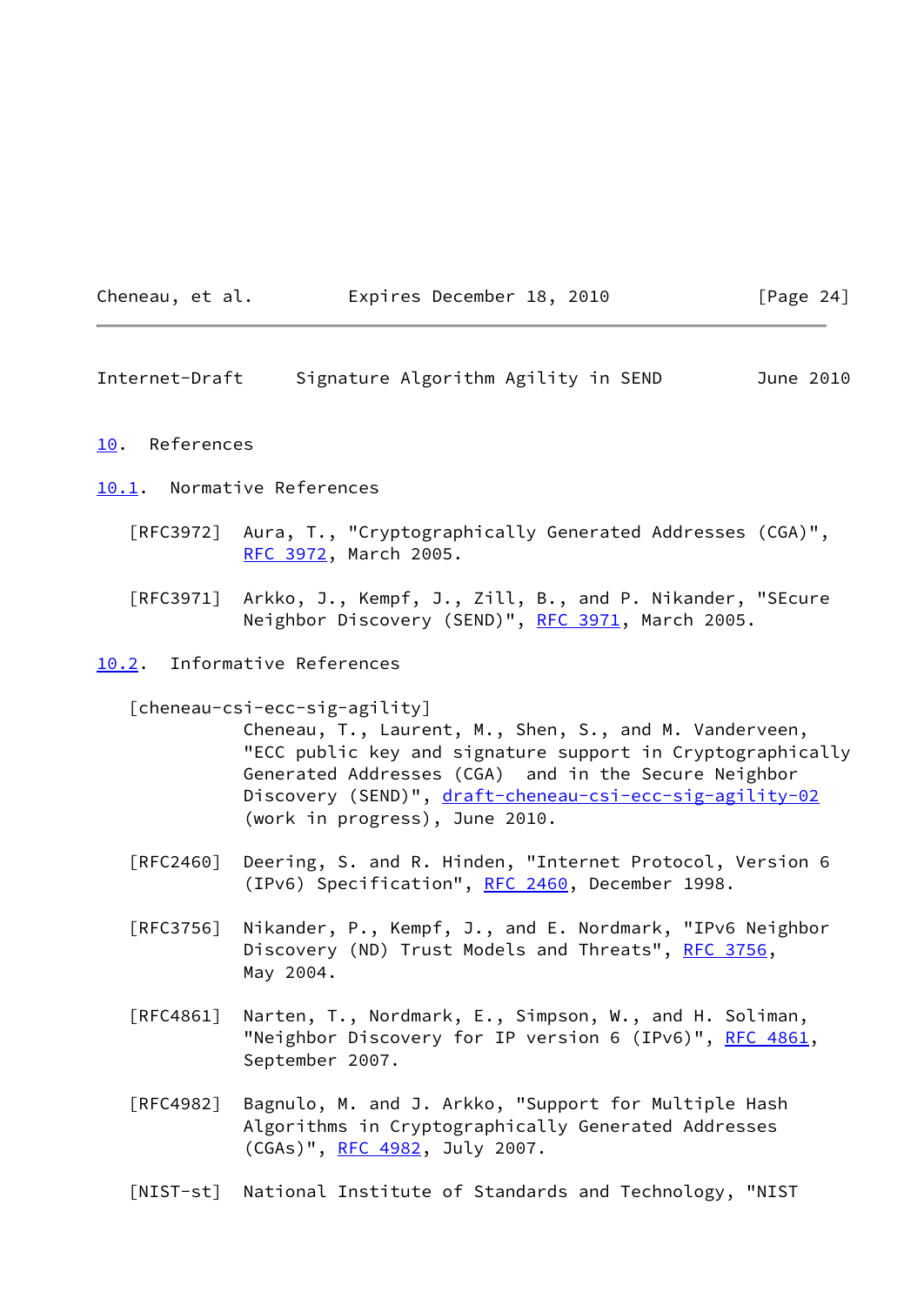<span id="page-28-0"></span>

| Internet-Draft   | Signature Algorithm Agility in SEND                                                                                                                                                        | June 2010    |  |
|------------------|--------------------------------------------------------------------------------------------------------------------------------------------------------------------------------------------|--------------|--|
| Cheneau, et al.  | Expires December 18, 2010                                                                                                                                                                  | [Page $25$ ] |  |
| [SEC1]           | Standards for Efficient Cryptography Group, "SEC 1:<br>Elliptic Curve Cryptography", September 2000,                                                                                       |              |  |
| $[$ FIPS. 180-2] | National Institute of Standards and Technology, "Secure<br>Hash Standard", FIPS PUB 180-2, August 2002, <http: <br="">csrc.nist.gov/publications/fips/fips180-2/fips180-2.pdf&gt;.</http:> |              |  |
| [PKCS1]          | RSA Laboratories, "RSA Encryption Standard, Version 2.1",<br>PKCS 1, November 2002.                                                                                                        |              |  |
|                  | Comments on Cryptanalytic Attacks on SHA-1",<br><http: csrc.nist.gov="" groups="" hash="" st="" statement.html="">.</http:>                                                                |              |  |

<[http://secg.org>](http://secg.org).

<span id="page-28-1"></span> [Recent\_SHA-1\_Attack] McDonald, C., Haukes, P., and J. Pieprzyk, "SHA-1 collisions now  $2^s52$ ", May 2009,  $\frac{\text{http://}}{\text{http://}}$  $\frac{\text{http://}}{\text{http://}}$  $\frac{\text{http://}}{\text{http://}}$  [eurocrypt2009rump.cr.yp.to/](http://eurocrypt2009rump.cr.yp.to/837a0a8086fa6ca714249409ddfae43d.pdf) [837a0a8086fa6ca714249409ddfae43d.pdf>](http://eurocrypt2009rump.cr.yp.to/837a0a8086fa6ca714249409ddfae43d.pdf).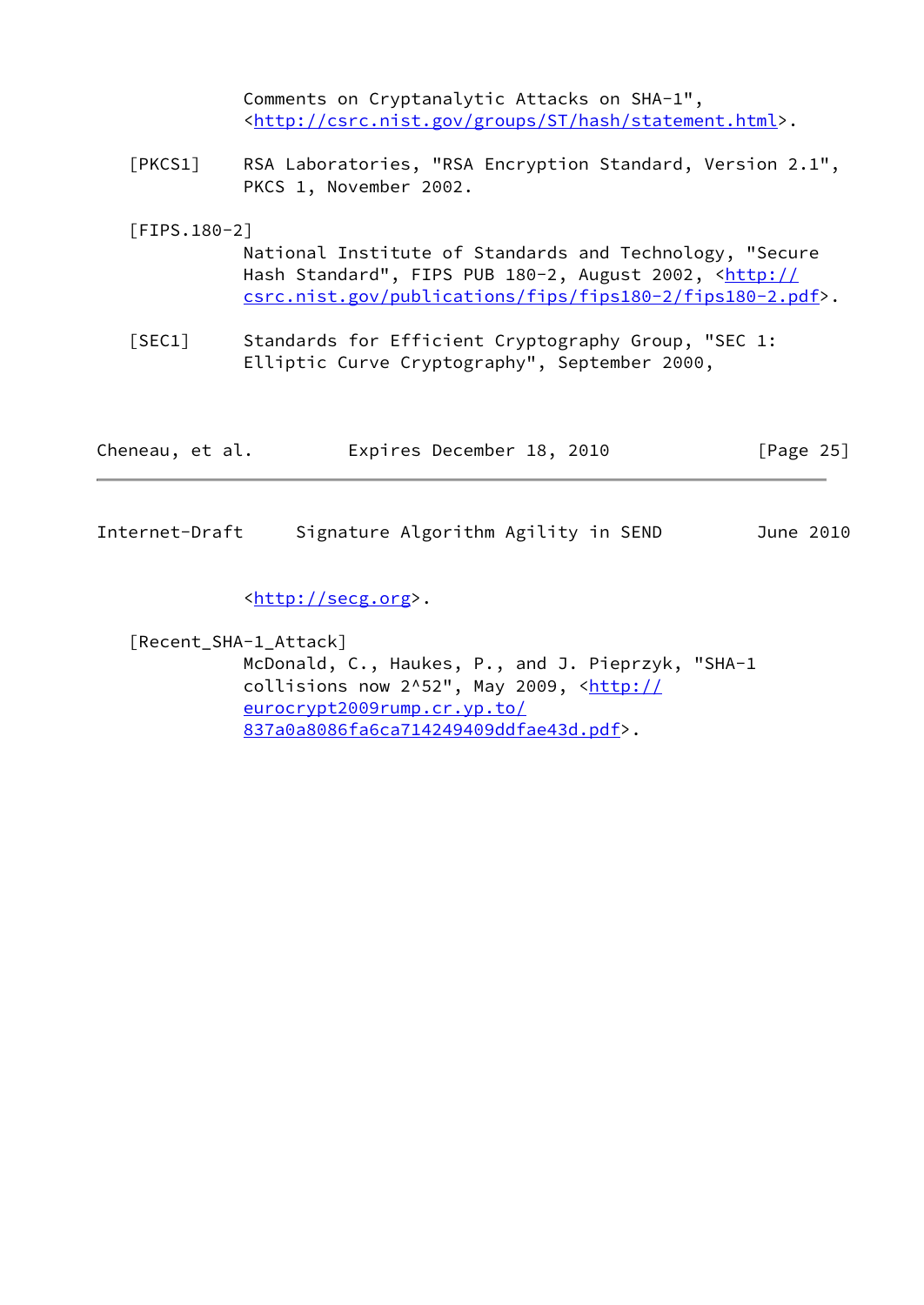<span id="page-29-1"></span>

| Cheneau, et al. | Expires December 18, 2010 |  | [Page 26] |
|-----------------|---------------------------|--|-----------|
|-----------------|---------------------------|--|-----------|

<span id="page-29-0"></span>

| Appendix A. On the number of Universal Signature Options supported per |     |  |  |  |  |
|------------------------------------------------------------------------|-----|--|--|--|--|
|                                                                        | CGA |  |  |  |  |

| RSA key length<br>(bits) | Public<br>exponent | Size of the DER-encoded Public  <br>Key (bytes) |  |
|--------------------------|--------------------|-------------------------------------------------|--|
| 384                      | 3 or 17            | 76                                              |  |
| 384                      | 65537              | 78                                              |  |
| 512                      | 3 or 17            | 92                                              |  |
| 512                      | 65537              | 94                                              |  |
| 1024                     | 3 or 17            | 160                                             |  |
| 1024                     | 65537              | 162                                             |  |
| 2048                     | 3 or 17            | 292                                             |  |
|                          |                    |                                                 |  |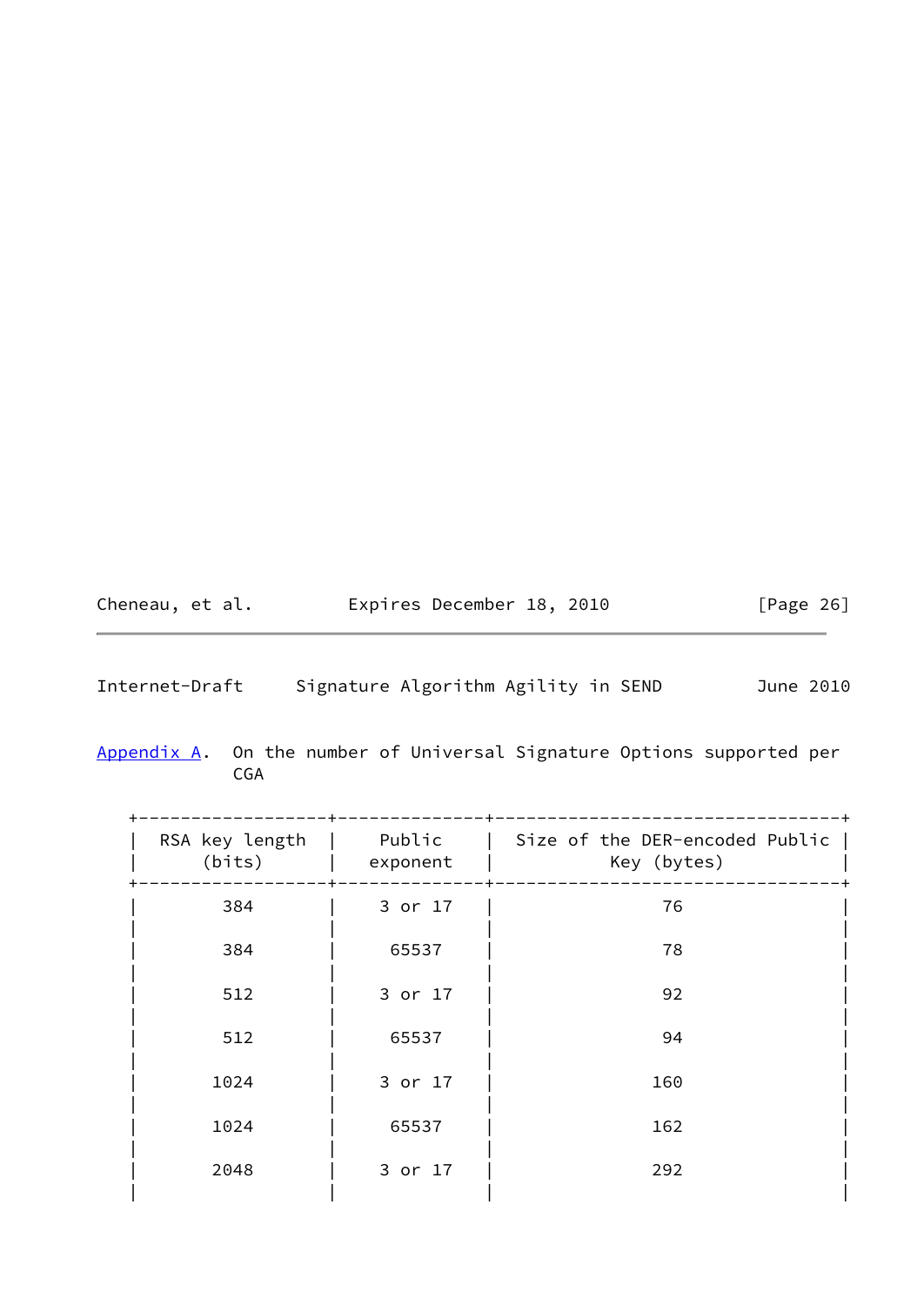| 2048  | 65537   | 294  |
|-------|---------|------|
| 3072  | 3 or 17 | 420  |
| 3072  | 65537   | 422  |
| 7680  | 3 or 17 | 996  |
| 7680  | 65537   | 998  |
| 15360 | 3 or 17 | 1956 |
| 15360 | 65537   | 1958 |

Table 1: Common sizes for DER-encoded RSA Public Key

| Cheneau, et al. |  | Expires December 18, 2010 |  |  | [Page 27] |  |
|-----------------|--|---------------------------|--|--|-----------|--|
|-----------------|--|---------------------------|--|--|-----------|--|

| RSA Key Length (in  <br>bits) | Size of the Digital Signature field<br>without padding |  |
|-------------------------------|--------------------------------------------------------|--|
| 384                           | 48                                                     |  |
| 512                           | 64                                                     |  |
| 1024                          | 128                                                    |  |
| 2048                          | 256                                                    |  |
| 3072                          | 384                                                    |  |
|                               |                                                        |  |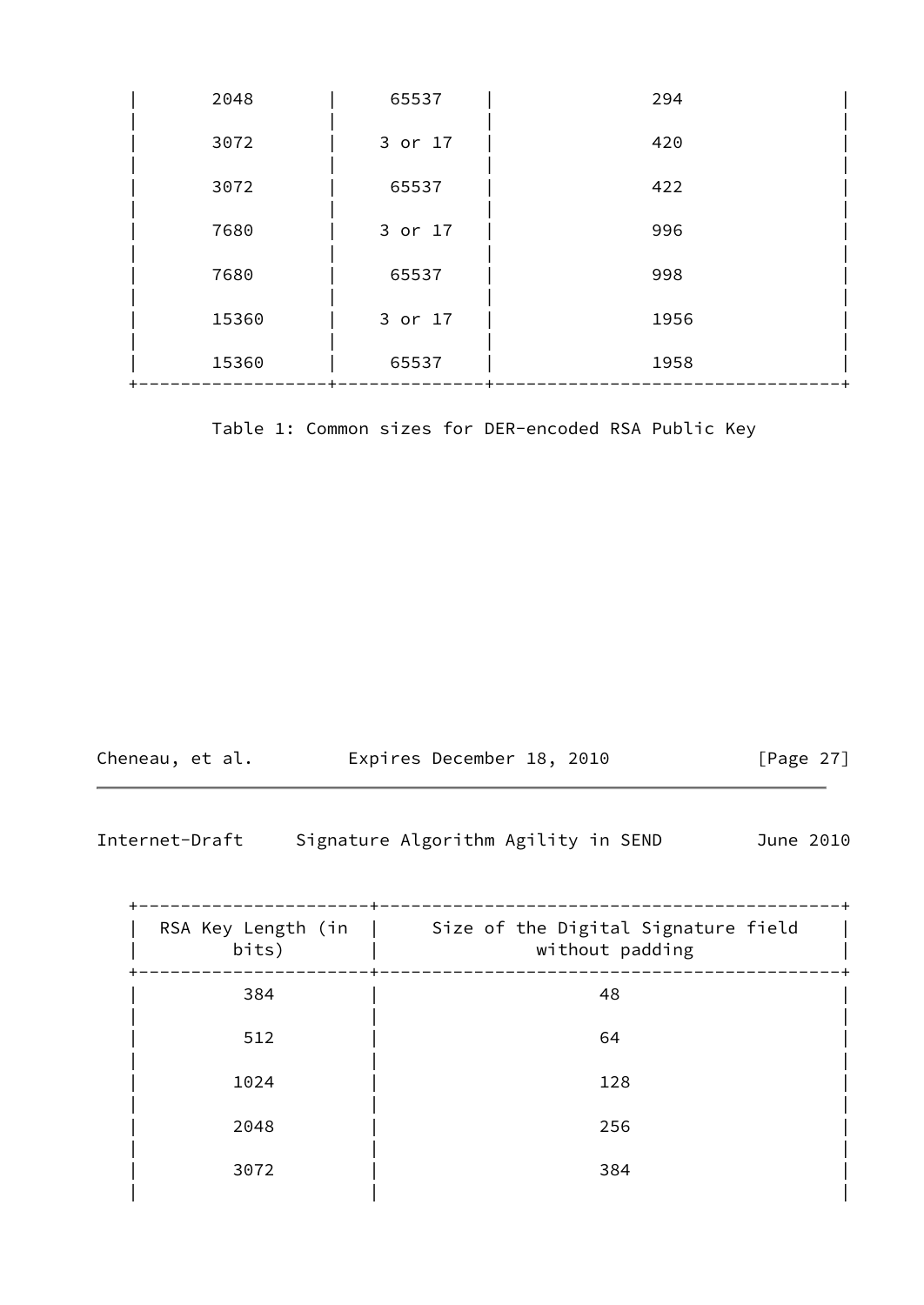| 7680  | 960  |  |
|-------|------|--|
| 15360 | 1920 |  |
|       |      |  |

Table 2: Common sizes of the Digital Signature field when using RSA

 When using multiple Universal Signature options, one may reach before each Neighbor the Maximum Transfer Unit (which must be at least 1280 octets according to  $[REC2460]$ . This section aims to approximate this limit.

 Numerous factors (presence and number of option, size of public key, etc) influence the size of the Neighbor Discovery message. For example, when sending a SEND-secured Router Advertisement message:

- o The IPv6 header is 40 bytes long. Described in [[RFC2460\]](https://datatracker.ietf.org/doc/pdf/rfc2460).
- o The bare Router Advertisement message (without any option) is 16 bytes long. Described in [\[RFC4861](https://datatracker.ietf.org/doc/pdf/rfc4861)].
- o A Prefix Information Option (can appear more than once) is 32 bytes long. Described in [\[RFC4861](https://datatracker.ietf.org/doc/pdf/rfc4861)].
- o A Source Link-Layer Option, when a IEEE 802 address is used, is 8 bytes long. Described in [\[RFC4861](https://datatracker.ietf.org/doc/pdf/rfc4861)].
- o A MTU Option is 8 bytes long. Described in [\[RFC4861](https://datatracker.ietf.org/doc/pdf/rfc4861)].
- o The CGA Option is the size of the CGA Parameters data structure plus 4 bytes rounded up to the closest multiple of 8 value. This option is defined in  $[REC3971]$ . The CGA Parameters data structure (defined in [\[RFC3972](https://datatracker.ietf.org/doc/pdf/rfc3972)] size depends on the following fields:

| Cheneau, et al. | Expires December 18, 2010 | [Page 28] |
|-----------------|---------------------------|-----------|
|-----------------|---------------------------|-----------|

- \* Modifier: 16 bytes long.
- \* Subnet Prefix: 8 bytes long.
- \* Collision Count: 1 byte long.
- \* Public Key: variable size. Table 1 provides size of the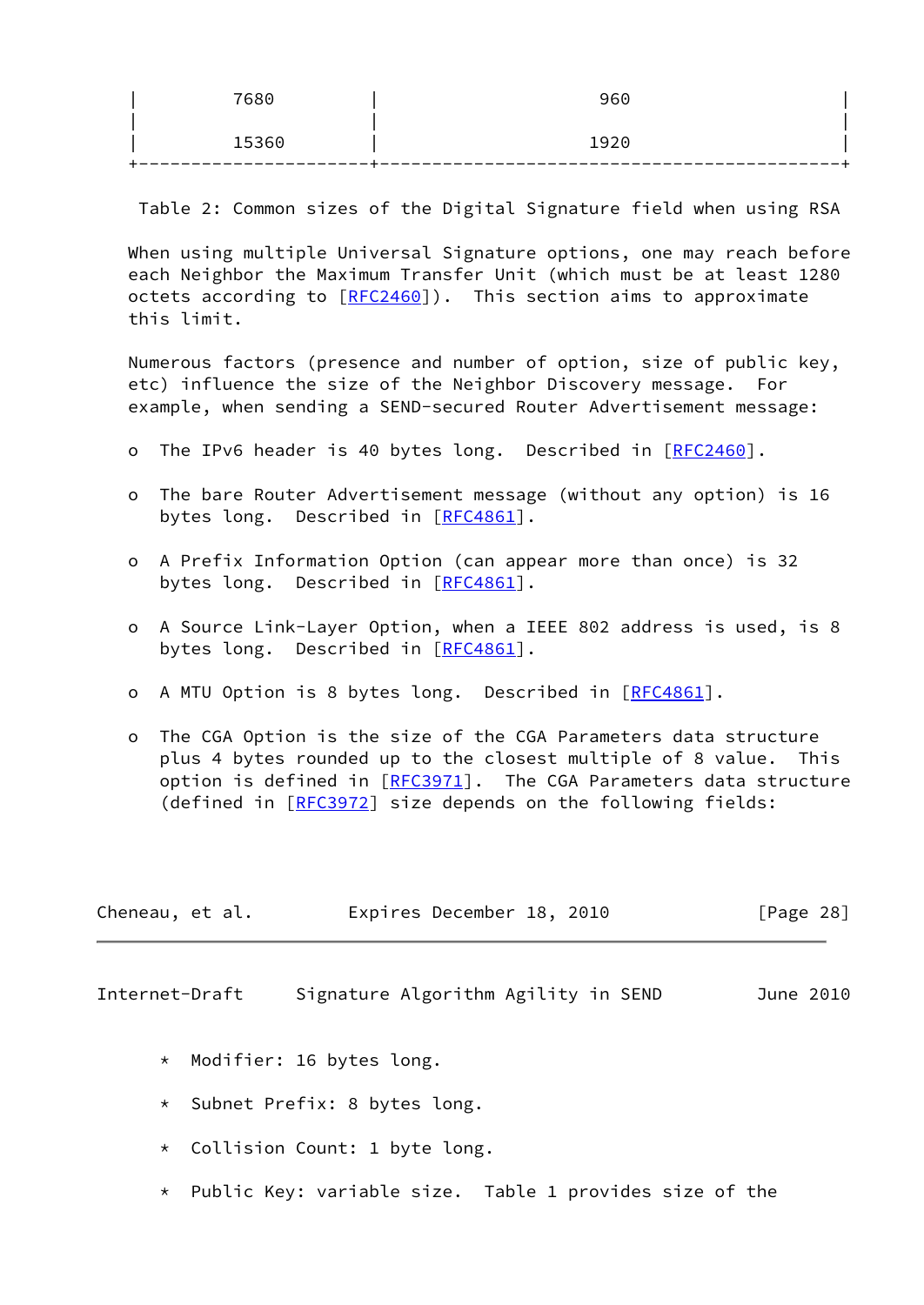commonly used DER-encoded RSA Public Keys.

- \* Extension(s): variable size.
- o The Timestamp Option is 16 bytes long. Defined in [[RFC3971](https://datatracker.ietf.org/doc/pdf/rfc3971)].
- o The Nonce Option minimum size is 8 bytes long. Defined in [[RFC3971\]](https://datatracker.ietf.org/doc/pdf/rfc3971).
- o The Universal Signature option depends on the size of the Digital Signature. The fixed part of the option is 20 bytes long. This option is updated in this document. Table 2 presents common sizes for usual Digital Signature field when using RSA. This option size must be a multiple of 8 bytes.

 A Router Advertisement message, carrying a Prefix Information Option and a Source Link-Layer Option, without Nonce, with one 1024-bits long RSA Public Key and a Public Exponent of 3 in the CGA Option is 456 bytes long.

<span id="page-32-0"></span>

Cheneau, et al. Expires December 18, 2010 [Page 29]